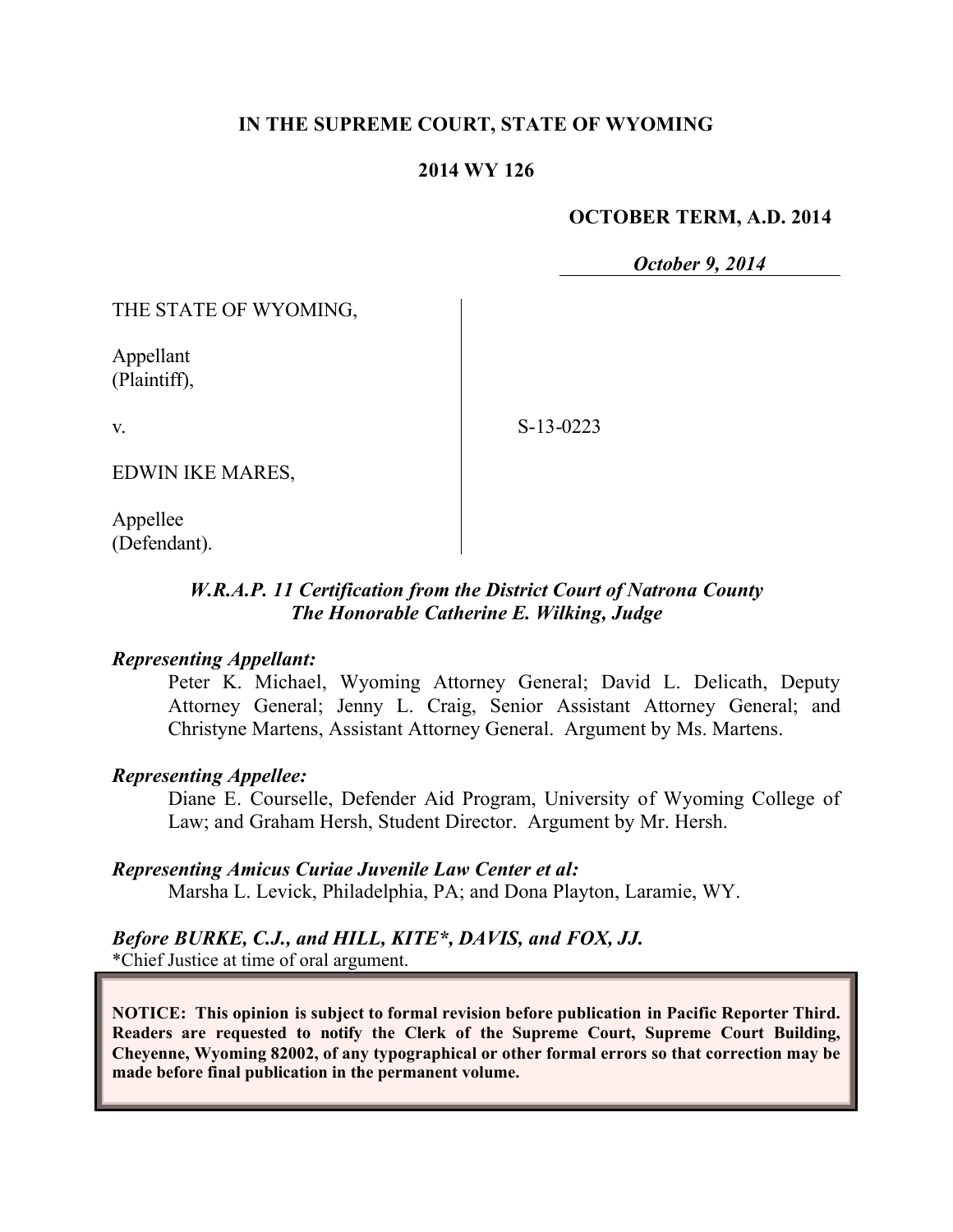## **HILL,** Justice.

[¶1] In 1995, Edwin Mares was convicted of felony murder as a juvenile and sentenced to life in prison, which sentence was by operation of law the equivalent of a sentence of life imprisonment without the possibility of parole. In 2013, Mr. Mares filed a motion, pursuant to Rule 35 of the Wyoming Rules of Criminal Procedure, to correct an illegal sentence. Through that motion, Mr. Mares contended that his sentence of life without the possibility of parole was unconstitutional in light of the United States Supreme Court's decision in *Miller v. Alabama*, 567 U.S. \_\_\_, 132 S.Ct. 2455, 183 L.Ed.2d 407 (2012). This Court accepted certification of two questions from the district court. The first question concerns the test to be used in determining the retroactivity of new constitutional rules when a judgment is challenged on collateral review. The second question is whether *Miller* applies retroactively under our chosen test.

[¶2] We conclude that as a result of amendments to Wyoming's parole statutes in 2013, Mr. Mares' life sentence was changed from one of life imprisonment without the possibility of parole to one of life with the possibility of parole in twenty-five years. This change occurred by operation of the amended law, and the sentence Mr. Mares challenged in his Rule 35 motion therefore no longer exists. We are aware, however, that other collateral challenges to juvenile offender sentences are pending throughout our district courts, and we therefore, in the interests of judicial economy and to avoid conflicting rulings, choose to answer the certified questions. In response to the first certified question, we hold that the proper rule for determining whether a new constitutional rule applies retroactively to cases on collateral review is the test announced by the Supreme Court in *Teague v. Lane*, 489 U.S. 288, 109 S.Ct. 1060, 103 L.Ed.2d 334 (1989). In response to the second question, we conclude that under a *Teague* analysis, the rule announced in *Miller* applies retroactively to cases on collateral review.

# **CERTIFIED QUESTIONS**

[¶3] The district court certified the following questions to this Court:

1) What is the proper rule for Wyoming courts to use when considering whether a new constitutional rule applies retroactively to cases on collateral review?

2) Should the recent decision in *Miller v. Alabama*, 567 U.S. \_\_\_, 132 S.Ct. 2455 (2012) be applied retroactively when a collateral attack on a Judgment and Sentence is made in Wyoming?

[¶4] The State presented the following additional question in its opening brief, raising the issue of mootness: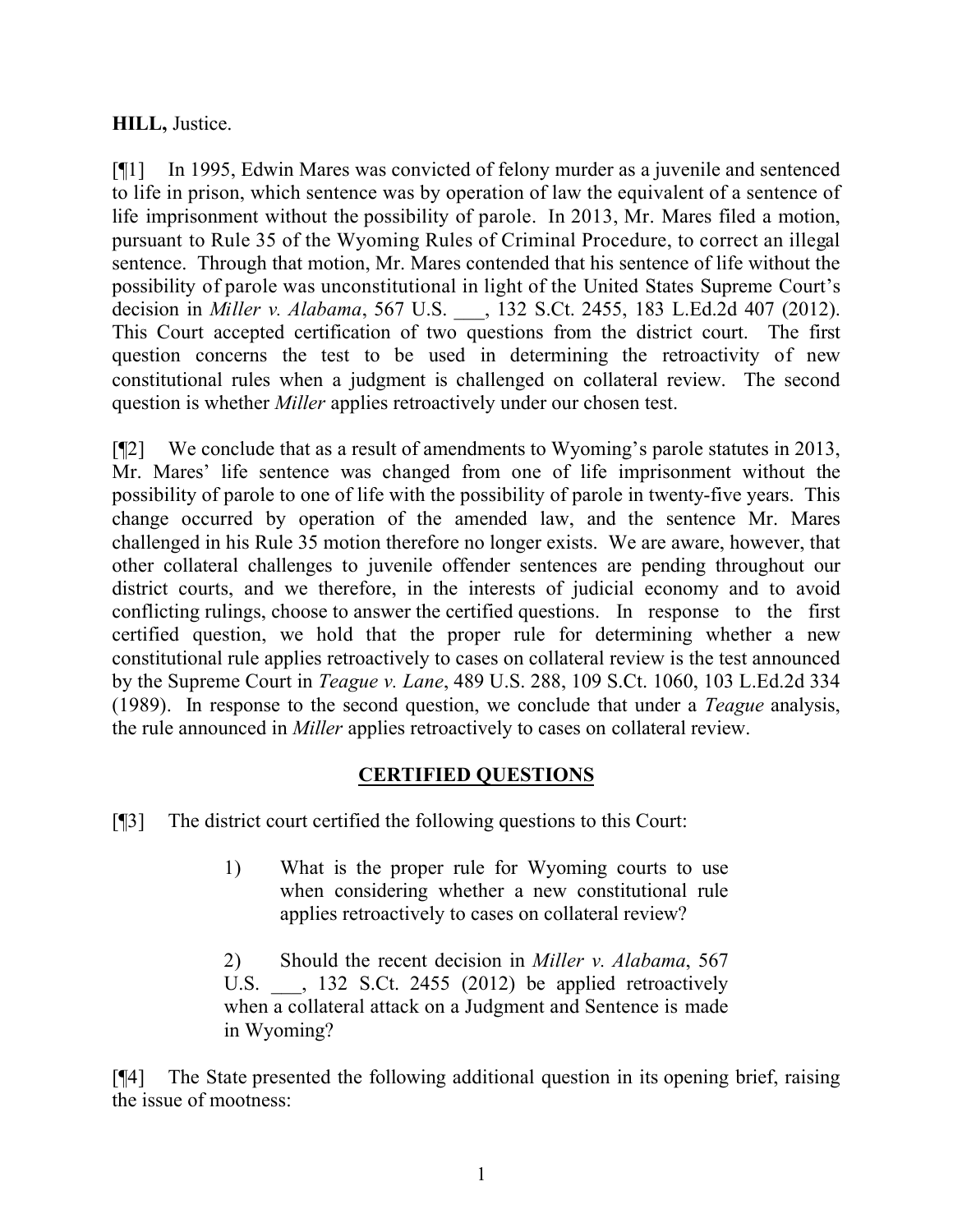A case is moot when a court's determination of the issues will have no practical effect on the controversy. Mares committed first degree murder as a juvenile and was sentenced to life imprisonment, which at the time did not include the possibility for parole. Because recent amendments brought the sentencing statutes into compliance with the rule from *Miller v. Alabama*, he is now eligible for parole after serving twenty-five years of incarceration. When the basis for a motion to correct an illegal sentence is no longer applicable, is the controversy moot?

[¶5] Mr. Mares responded to the State's mootness question with the following framing of the issue:

> Whether the Certified Questions the State/Appellant asked this Court to answer remain justiciable where recent amendments to the sentencing and parole states may make Mr. Mares eligible [for] parole but do not provide for individualized sentencing determinations for juveniles and thus do not fully remedy the violation of *Miller v. Alabama*, 567 U.S. \_\_\_, 132 S.Ct. 2455 (2012), in Wyoming's sentencing scheme?

### **FACTS**

[¶6] In its certification order, the district court provided the following statement of facts related to Mr. Mares' conviction and sentence:

> Defendant Mares was charged with felony murder, aggravated burglary, and conspiracy to commit burglary. The charges stemmed from a burglary at a Casper home on November 30, 1993 during which Velma Filener, age seventy-six was killed. Mares and three other defendants were charged. Mares was charged on July 29, 1994. Mr. Mares was convicted at jury trial and sentenced on all three charges. On May 11, 1995 he was sentenced to life in prison on the charge of first-degree murder. In addition, Mr. Mares was sentenced to 20-25 years on the charge of aggravated burglary, to be served concurrently with the first-degree murder sentence, and 4-5 years on the conspiracy charge, to be served consecutively. Mares was sixteen (16) years old on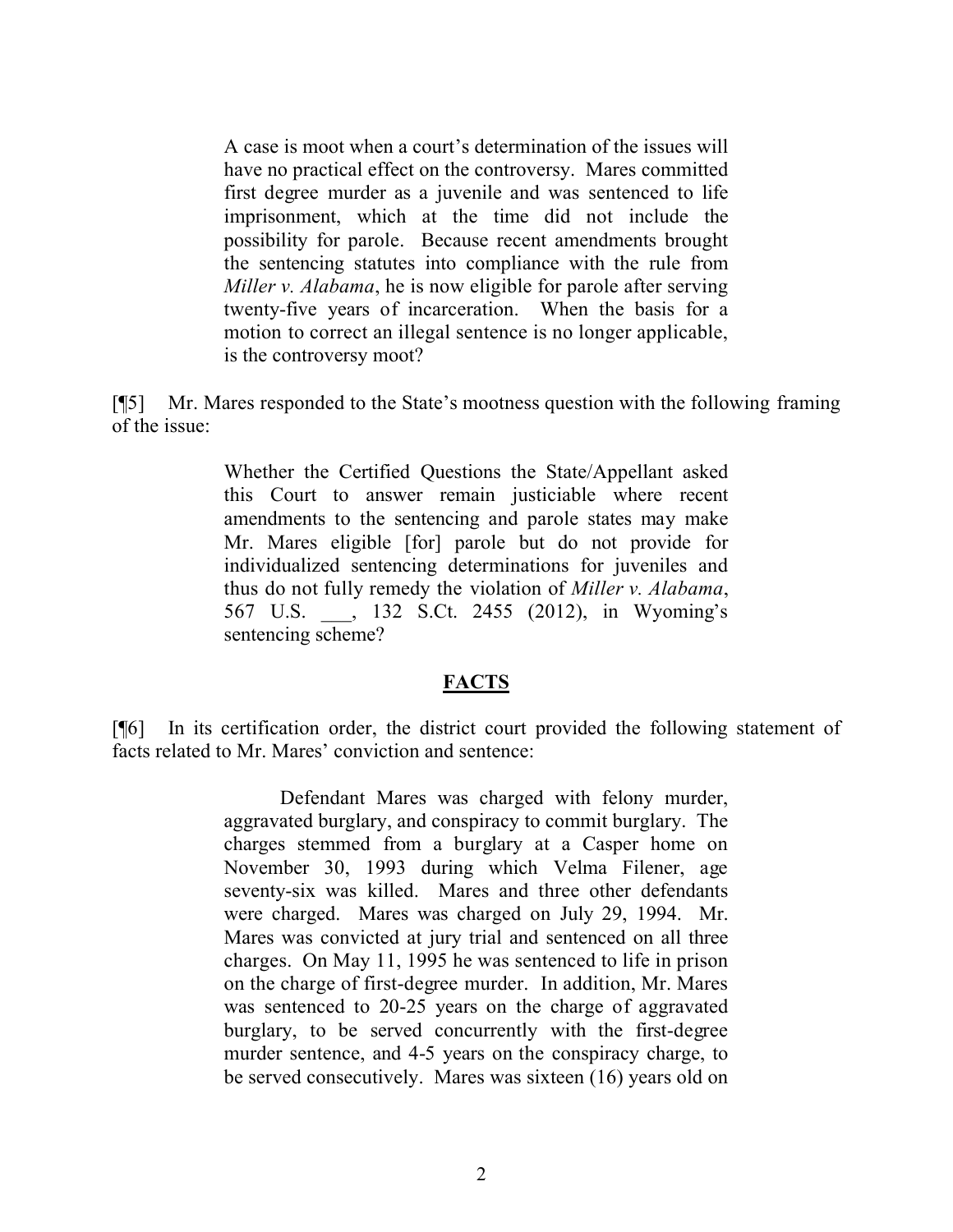the date of the crime, November 30, 1993. Mares filed a timely appeal.

The Wyoming Supreme Court affirmed the conviction but vacated the sentence for aggravated burglary. *Mares v. State*, 939 P.2d 724 (WY 1997). The Defendant filed a Motion for Sentence Reduction on October 2, 1995. The Motion was denied on October 9, 1995. No appeal was taken from the denial of the Motion.

[¶7] On June 3, 2013, Mr. Mares filed a motion to correct his sentence pursuant to Rule 35(a) of the Wyoming Rules of Criminal Procedure. Mr. Mares argued that because he was sentenced to a mandatory sentence of life without the possibility of parole for an offense he committed as a juvenile, his sentence was illegal pursuant to *Miller*, 567 U.S. at \_\_\_, 132 S.Ct. at 2464, the 2012 decision in which the Supreme Court held that "mandatory life-without-parole sentences for juveniles violate the Eighth Amendment."

[¶8] On July 1, 2013, legislation enacted to amend Wyoming's sentencing scheme for juveniles convicted of first degree homicide became effective. The revised statutes provide, in part, that "a person convicted of murder in the first degree who was under the age of eighteen (18) years at the time of the offense shall be punished by life imprisonment," and that "[a] person sentenced to life imprisonment for an offense committed before the person reached the age of eighteen (18) years shall be eligible for parole after commutation of his sentence to a term of years or after having served twentyfive (25) years of incarceration." *See* Wyo. Stat. Ann. §§ 6-2-101(b); 6-10-301(c) (LexisNexis 2013). The amended statutes also provide that the Board of Parole may grant parole to a juvenile offender sentenced to life imprisonment. *See* Wyo. Stat. Ann. § 7-13-402(a) (LexisNexis 2013).

[¶9] On July 3, 2013, the State filed a motion to certify questions of law to this Court, and on October 8, 2013, the district court entered an order granting the motion and certifying questions. On November 6, 2013, this Court issued a Notice of Agreement to Answer Certified Questions.

### **STANDARD OF REVIEW**

[¶10] "Certified questions are questions of law that are reviewed *de novo* pursuant to W.R.A.P. 11." *Smith v. State*, 2013 WY 122, ¶ 9, 311 P.3d 132, 135 (Wyo. 2013) (citing *Preston v. Marathon Oil Co.*, 2012 WY 66, ¶ 4, 277 P.3d 81, 83 (Wyo. 2012); *Sublette Cnty. Sch. Dist. No. Nine v. McBride*, 2008 WY 152, ¶ 14, 198 P.3d 1079, 1083 (Wyo. 2008)).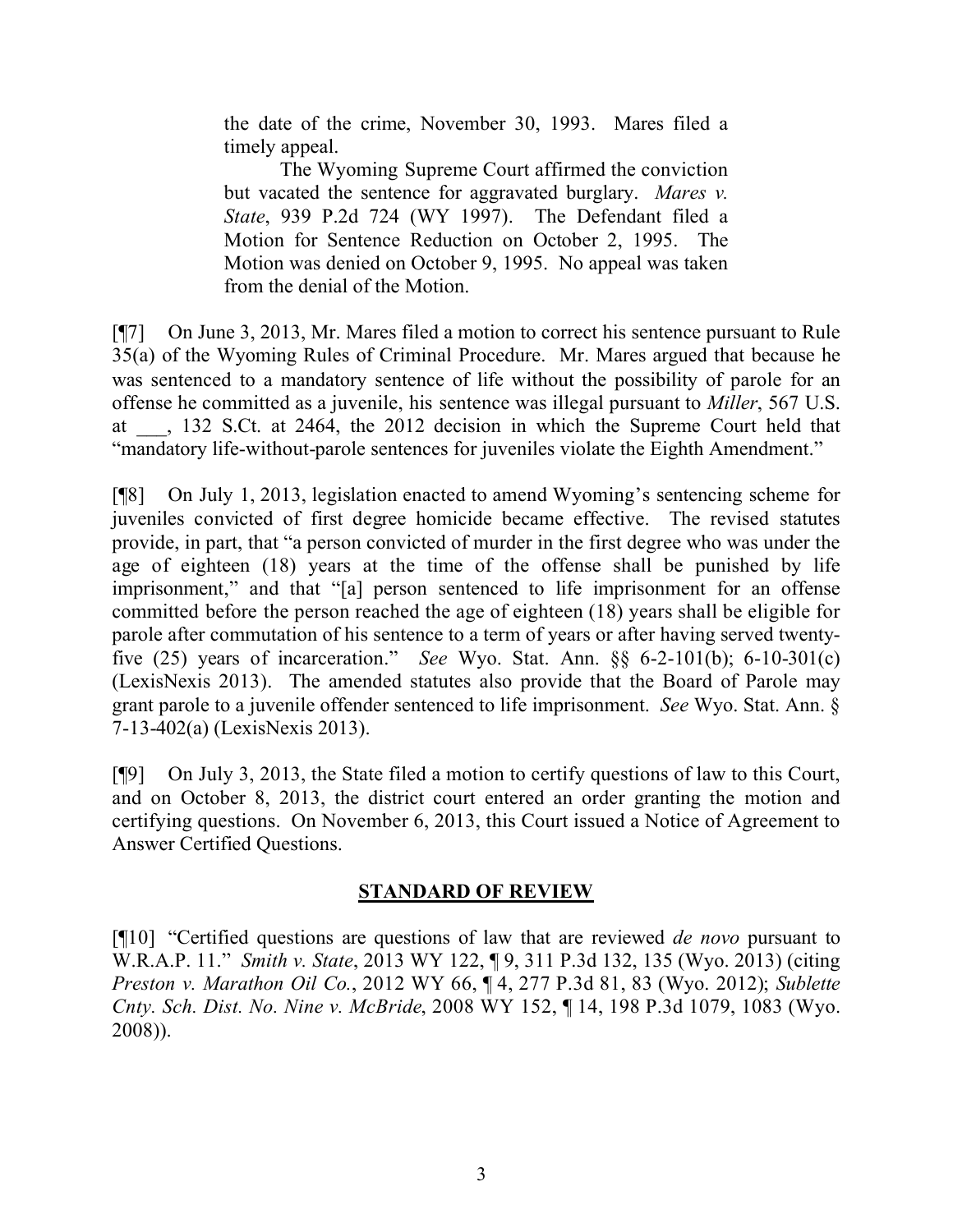## **DISCUSSION**

[¶11] Through his Rule 35 motion, Mr. Mares asserted that the mandatory sentence of life without the possibility of parole to which he was sentenced as a juvenile violates the Eighth Amendment. Because the Eighth Amendment, and how it has been interpreted to limit the sentencing of juvenile offenders, is central to the issues presented in this appeal, we begin our discussion with a summary of that Eighth Amendment framework. We will then address the present sentence being served by Mr. Mares and the certified questions.

## **A. Eighth Amendment Framework**

[¶12] The Eighth Amendment prohibition against cruel and unusual punishment guarantees individuals the right to not be subjected to excessive sanctions or to punishments that are disproportionate to the crime committed. *Miller*, 567 U.S. at \_\_\_, 132 S.Ct. at 2463; *Bear Cloud v. State*, 2013 WY 18, ¶ 18, 294 P.3d 36, 41 (Wyo. 2013) (*Bear Cloud II*). The United States Supreme Court has in recent years decided a line of cases setting Eighth Amendment limitations on the sentencing of juvenile offenders, including, most recently, its 2012 decision in *Miller*. Because *Miller* addressed the constitutional parameters of imposing a sentence of life without the possibility of parole on a juvenile offender convicted of homicide, that decision is of particular significance in addressing the issues presented by this appeal. *See Miller*, 567 U.S. at  $\qquad$ , 132 S.Ct. at 2469. We nonetheless start our discussion with the two decisions that preceded *Miller* because those decisions provided the backdrop for the Supreme Court's holding *Miller*.

[¶13] In 2005, the Court decided *Roper v. Simmons*, which held that offenders who were under the age of eighteen when their crimes were committed could not be sentenced to the death penalty. *Roper v. Simmons*, 543 U.S. 551, 578, 125 S.Ct. 1183, 1200, 161 L.Ed.2d 1 (2005). In 2010, the Court decided *Graham v. Florida*, which held that a juvenile offender who committed a non-homicide offense could not be sentenced to life without the possibility of parole. *Graham v. Florida*, 560 U.S. 48, 74-75, 130 S.Ct. 2011, 2030, 176 L.Ed.2d 825 (2010). In this Court's decision in *Bear Cloud II*, the first decision in which this Court was asked to determine the constitutionality of Wyoming's juvenile sentencing scheme in light of *Miller*, we summarized the *Roper* and *Graham* holdings as follows:

> Commencing in 2005, the United States Supreme Court issued a series of decisions pertaining to the Eighth Amendment's effect on juveniles. In *Roper v. Simmons*, 543 U.S. 551, 125 S.Ct. 1183, 161 L.Ed.2d 1 (2005), the Court held that "[t]he Eighth and Fourteenth Amendments forbid imposition of the death penalty on offenders who were under the age of 18 when their crimes were committed." *Id*., 543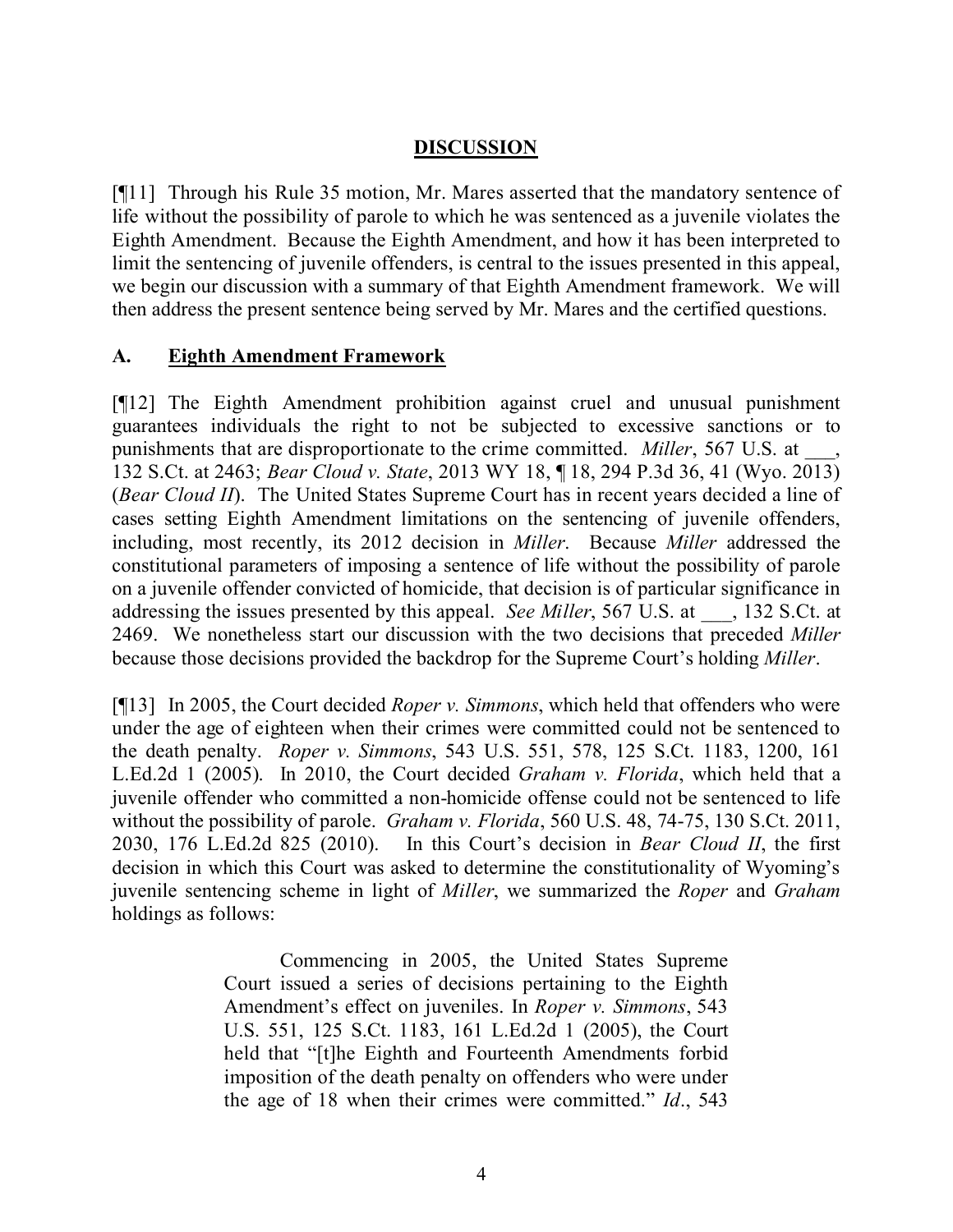#### U.S. at 578, 125 S.Ct. at 1200.

Importantly, the Court discussed differences between juveniles and adult offenders, including: (1) a juvenile's "lack of maturity and an underdeveloped sense of responsibility;" (2) a juvenile's increased susceptibility to "negative influences and outside pressures, including peer pressure;" and (3) the idea that "the character of a juvenile is not as well formed as that of an adult. The personality traits of juveniles are more transitory, less fixed." *Id*., 543 U.S. at 569–70, 125 S.Ct. at 1195. These differences between juveniles and adults would play a pivotal role in *Miller*.

Next, in *Graham*, the Court held that "for a juvenile offender who did not commit homicide the Eighth Amendment forbids the sentence of life without parole." *Id.*, 560 U.S. at [74-75], 130 S.Ct. at 2030. The Court continued, "A juvenile is not absolved of responsibility for his actions, but his transgression 'is not as morally reprehensible as that of an adult.'" *Id.*, 560 U.S. at [68], 130 S.Ct. at 2026. Again the Court commented on the inherent differences between adult and juvenile offenders:

. . . .

No recent data provide reason to reconsider the Court's observations in *Roper* about the nature of juveniles. As petitioner's *amici* point out, developments in psychology and brain science continue to show fundamental differences between juvenile and adult minds. For example, parts of the brain involved in behavior control continue to mature through late adolescence. Juveniles are more capable of change than are adults, and their actions are less likely to be evidence of "irretrievably depraved character" than are the actions of adults. *Roper*, 543 U.S., at 570, 125 S.Ct. 1183. It remains true that "[f]rom a moral standpoint it would be misguided to equate the failings of a minor with those of an adult, for a greater possibility exists that a minor's character deficiencies will be reformed." *Ibid*. These matters relate to the status of the offenders in question; and it is relevant to consider next the nature of the offenses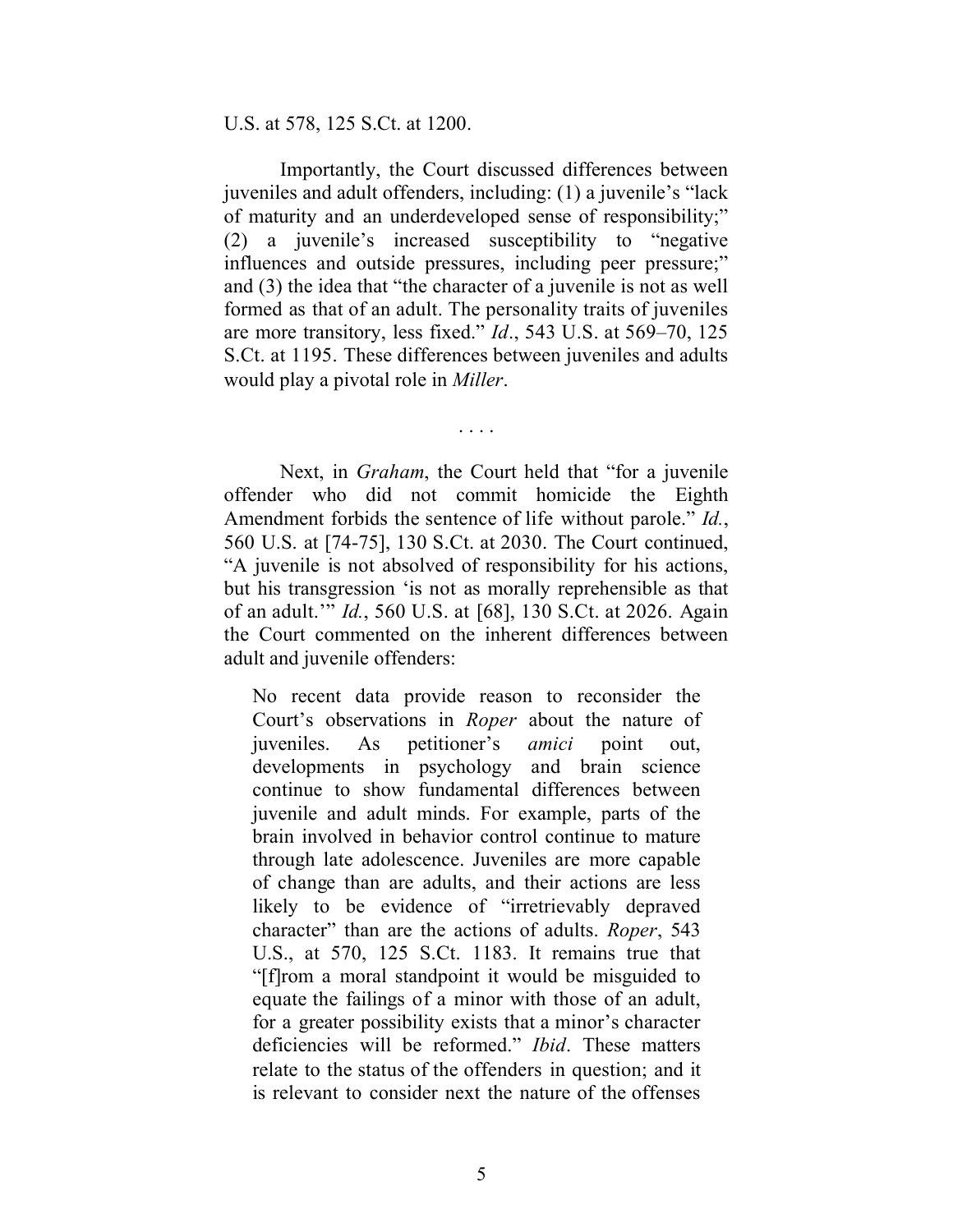to which this harsh penalty might apply.

*Id.*, 560 U.S. at 68-69, 130 S.Ct. at 2026–27 (some citations omitted).

*Bear Cloud II*, **[14** 21-23, 294 P.3d at 42.

[¶14] Following the *Roper* and *Graham* decisions, the Supreme Court issued its 2012 decision in *Miller*, which ruled that the Eighth Amendment bars a court from sentencing a juvenile offender to mandatory life imprisonment without the possibility of parole. *See Miller*, 567 U.S. at \_\_\_, 132 S.Ct. at 2464. The *Miller* Court held:

> The two 14–year–old offenders in these cases were convicted of murder and sentenced to life imprisonment without the possibility of parole. In neither case did the sentencing authority have any discretion to impose a different punishment. State law mandated that each juvenile die in prison even if a judge or jury would have thought that his youth and its attendant characteristics, along with the nature of his crime, made a lesser sentence (for example, life *with*  the possibility of parole) more appropriate. Such a scheme prevents those meting out punishment from considering a juvenile's "lessened culpability" and greater "capacity for change," *Graham v. Florida*, 560 U.S. 48, ––––, ––––, 130 S.Ct. 2011, 2026–2027, 2029–2030, 176 L.Ed.2d 825 (2010), and runs afoul of our cases' requirement of individualized sentencing for defendants facing the most serious penalties. We therefore hold that mandatory life without parole for those under the age of 18 at the time of their crimes violates the Eighth Amendment's prohibition on "cruel and unusual punishments."

*Miller*, 567 U.S. at \_\_\_, 132 S.Ct. at 2460.

[¶15] In this Court's decision in *Bear Cloud II*, we observed as follows concerning the *Miller* court's sentencing limitations:

> Notably, the *Miller* majority refused to categorically bar sentencing juveniles to life imprisonment without the possibility of parole. The Court stated that [although] "we do not foreclose a sentencer's ability to make that judgment in homicide cases, we require [the sentencer] to take into account how children are different, and how those differences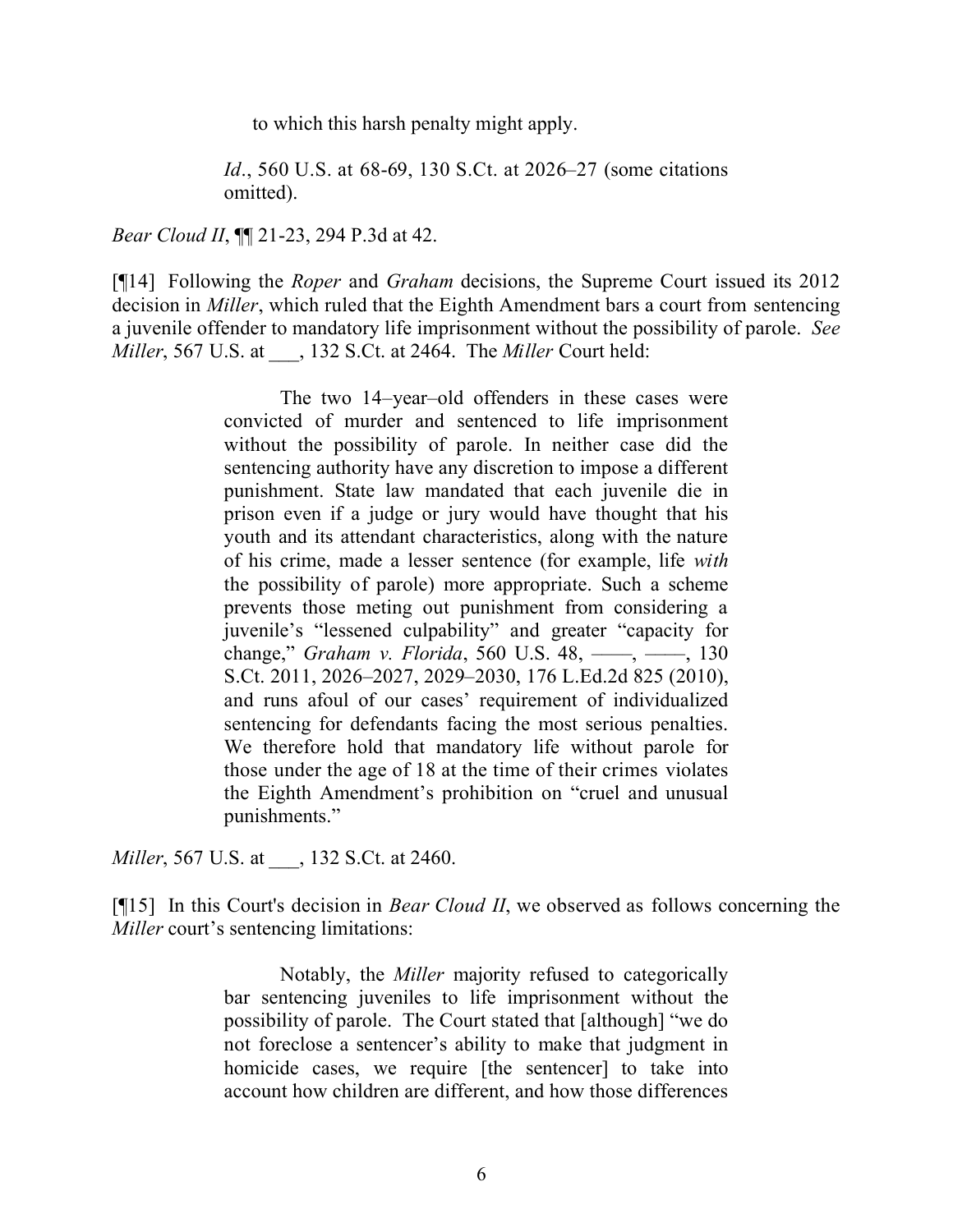counsel against irrevocably sentencing them to a lifetime in prison." *Id.*, 567 U.S. at ——, 132 S.Ct. at 2468 (footnote omitted). The Court went on to note, however, that such sentences should be "uncommon":

But given all we have said in *Roper*, *Graham* and this decision about children's diminished culpability and heightened capacity for change, we think appropriate occasions for sentencing juveniles to this harshest possible penalty will be uncommon. That is especially so because of the great difficulty we noted in *Roper* and *Graham* of distinguishing at the early age between 'the juvenile offender whose crime reflects unfortunate yet transient immaturity, and the rare juvenile offender whose crime reflects irreparable corruption.'

*Id.*, 567 U.S. at ——, 132 S.Ct. at 2469.

In sum, *Miller* requires

a judge or jury must have the opportunity to consider mitigating circumstances before imposing the harshest possible penalty for juveniles. By requiring that all children convicted of homicide receive lifetime incarceration without possibility of parole, regardless of their age and age-related characteristics and the nature of their crimes, the mandatory sentencing schemes before us violate this principle of proportionality, and so the Eighth Amendment's ban on cruel and unusual punishment.

*Id.*, 567 U.S. at ——, 132 S.Ct. at 2475.

*Bear Cloud II*, ¶¶ 27-28, 294 P.3d at 43-44.

[¶16] Using this Eighth Amendment framework, we turn to Mr. Mares' sentence, his Rule 35 motion, and the certified questions.

### **B. Sentence Presently Being Served by Mr. Mares**

[¶17] Through his Rule 35 motion, Mr. Mares contends that his life imprisonment sentence is the equivalent of life imprisonment without the possibility of parole and that his sentence was therefore entered in violation of *Miller*. The State contends that while Mr. Mares may have originally been sentenced to life imprisonment without parole, the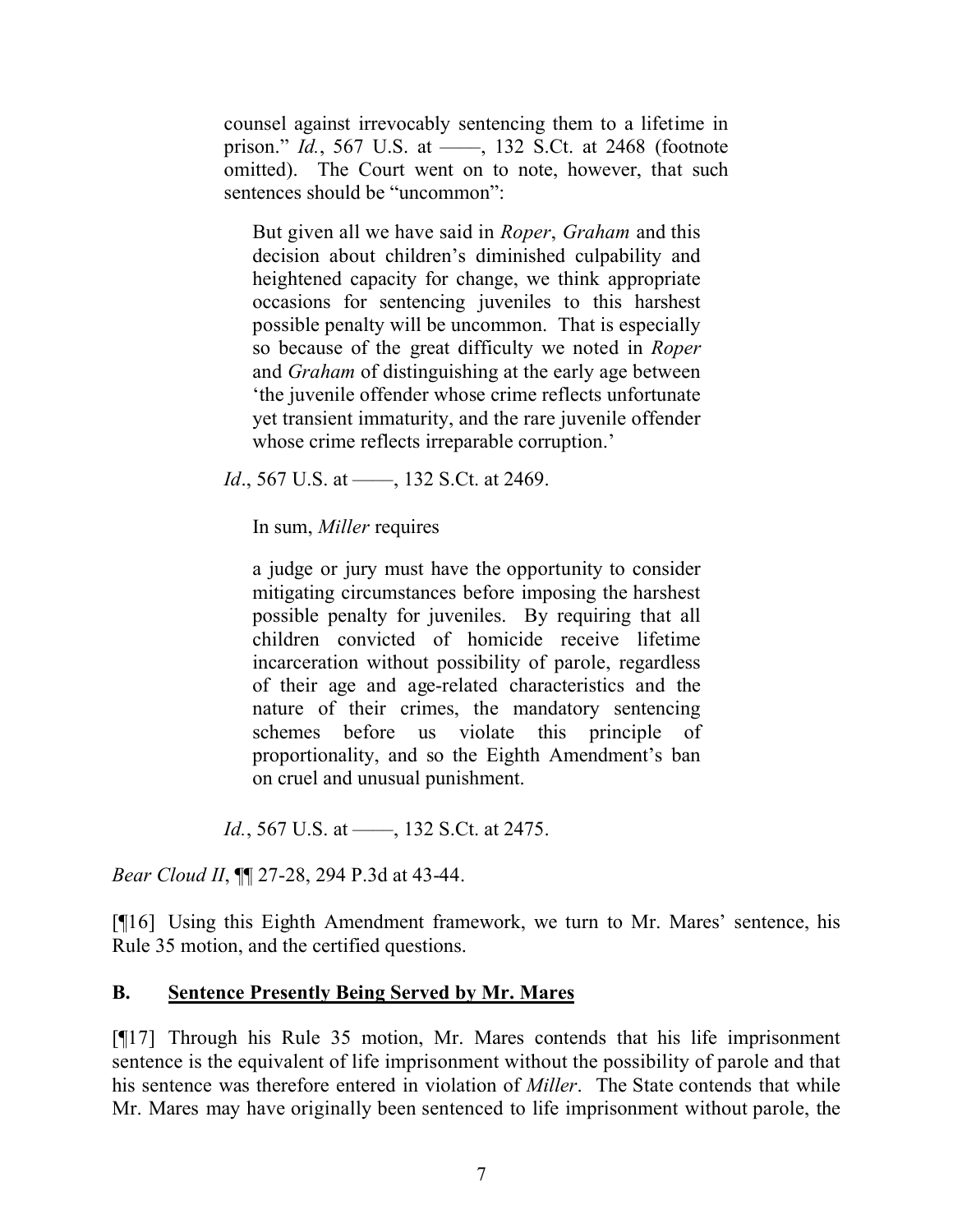2013 amendments operated to convert his sentence to one of life with the possibility of parole in twenty-five years. The State argues that as a result of this automatic conversion of Mr. Mares' sentence, he is no longer entitled to the sentencing hearing prescribed by *Miller*, and the certified questions should therefore be dismissed as moot. While we agree that Mr. Mares' sentence has been converted by operation of the amended parole statutes, we do not agree that dismissal of the certified questions is proper under these circumstances. We address first the conversion of Mr. Mares' sentence.

[¶18] In 1995, the district court sentenced Mr. Mares to "a term continuously through the Defendant's natural life for the charge of felony murder." The first degree homicide statute under which Mr. Mares was convicted and sentenced provided:

> (a) Whoever purposely and with premeditated malice, or in the perpetration of, or attempt to perpetrate, any sexual assault, arson, robbery, burglary, escape, resisting arrest, kidnapping or abuse of a child under the age of sixteen (16) years, kills any human being is guilty of murder in the first degree.

> (b) A person convicted of murder in the first degree shall be punished by death or life imprisonment according to law, except that no person shall be subject to the penalty of death for any murder committed before the defendant attained the age of sixteen (16) years.

Wyo. Stat. Ann. § 6-2-101 (Michie 1995).

[¶19] Under the parole statutes in effect when Mr. Mares was convicted and sentenced, the Board of Parole had authority to "grant a parole to any person imprisoned in any institution under sentence, except a life sentence." Wyo. Stat. Ann. § 7-13-402(a) (Michie 1995). This means that as originally sentenced, Mr. Mares was eligible for parole only upon commutation of his sentence by the governor. Mr. Mares' original sentence was therefore, by operation of law, the functional equivalent of life without the possibility of parole. *See Bear Cloud II*, ¶ 33, 294 P.3d at 45 (life sentence providing opportunity for parole only on commutation of sentence by governor had practical effect of mandating life in prison without possibility of parole).

[¶20] On February 8, 2013, this Court issued a ruling in which we held that Wyoming's first degree homicide sentencing and parole scheme violated the Eighth Amendment when applied to a defendant who committed the homicide as a juvenile because of the scheme's practical effect of mandating life in prison without the possibility of parole. *Bear Cloud II*, ¶ 34, 294 P.3d at 45. On February 14, 2013, the Governor approved a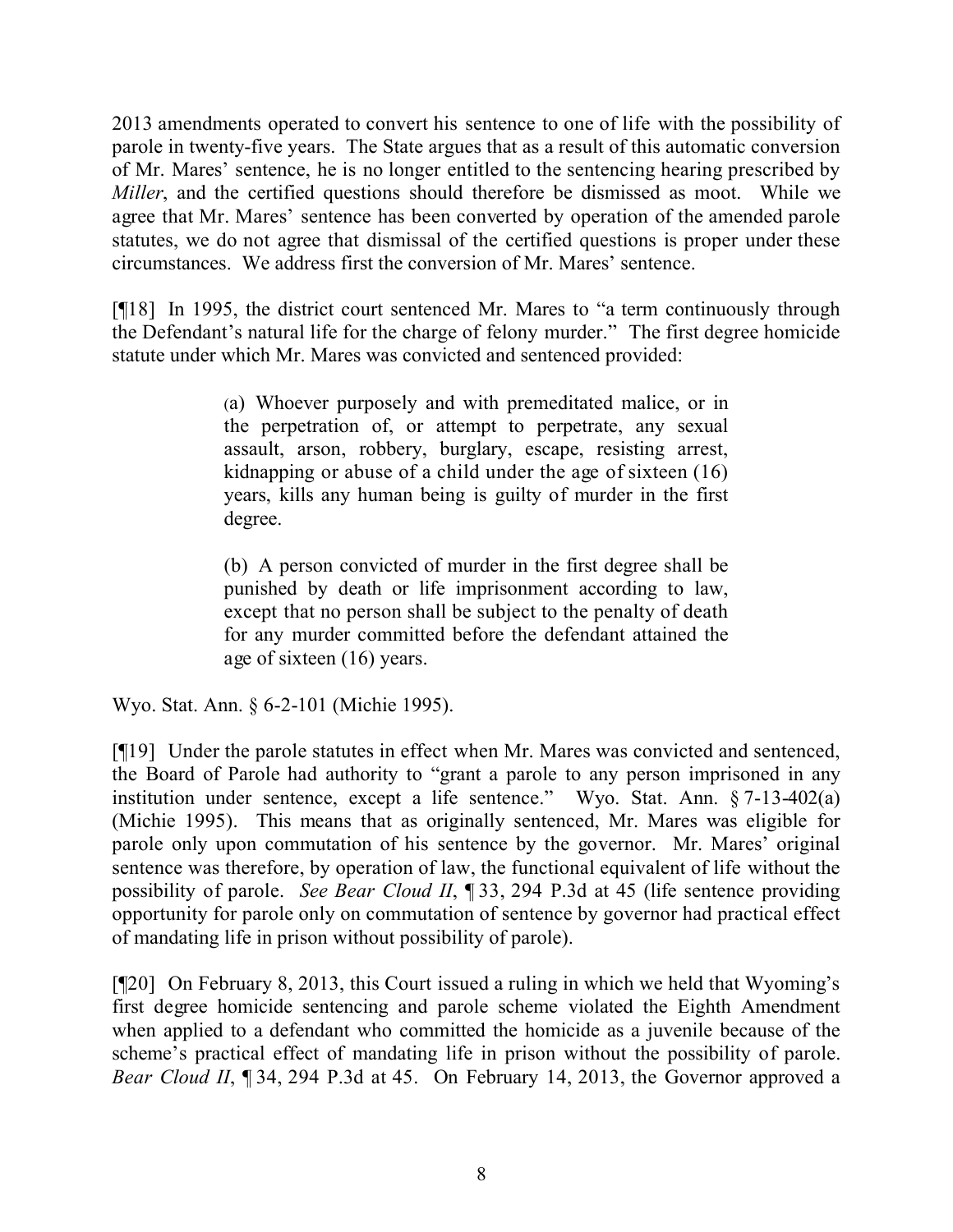legislative enactment amending the sentencing and parole statutes, which act provided an effective date of July 1, 2013 and described its purpose as:

> AN ACT relating to crimes and offenses; modifying provisions relating to life sentences for juvenile offenders generally; eliminating life sentences without parole for juvenile offenders; and providing for an effective date.

2013 Wyo. Sess. Laws, ch. 18 at 75-76.

[¶21] The amended statutes relevant to determining the present sentence Mr. Mares is serving are Wyo. Stat. Ann. § 6-10-301,which defines the terms under which parole may be granted to an offender serving a life sentence, and Wyo. Stat. Ann. § 7-13-402(a), which speaks to the Board of Parole's authority. These two amended statutes provide:

> Any sentence other than a sentence specifically designated as a sentence of life imprisonment without parole is subject to commutation by the governor. A person sentenced to life imprisonment for an offense committed after the person reached the age of eighteen (18) years is not eligible for parole unless the governor has commuted the person's sentence to a term of years. A person sentenced to life imprisonment for an offense committed before the person reached the age of eighteen (18) years shall be eligible for parole after commutation of his sentence to a term of years or after having served twenty-five (25) years of incarceration, except that if the person committed any of the acts specified in W.S. 7-13-402(b) after having reached the age of eighteen (18) years the person shall not be eligible for parole.

Wyo. Stat. Ann. § 6-10-301(c) (LexisNexis 2013).

The board may grant a parole to any person imprisoned in any institution under sentence, except a sentence of life imprisonment without parole or a life sentence, ordered by any district court of this state, provided the person has served the minimum term pronounced by the trial court less good time, if any, granted under rules promulgated pursuant to W.S. 7-13-420. The board may also grant parole to a person serving a sentence for an offense committed before the person reached the age of eighteen (18) years of age as provided in W.S. 6-10-301(c).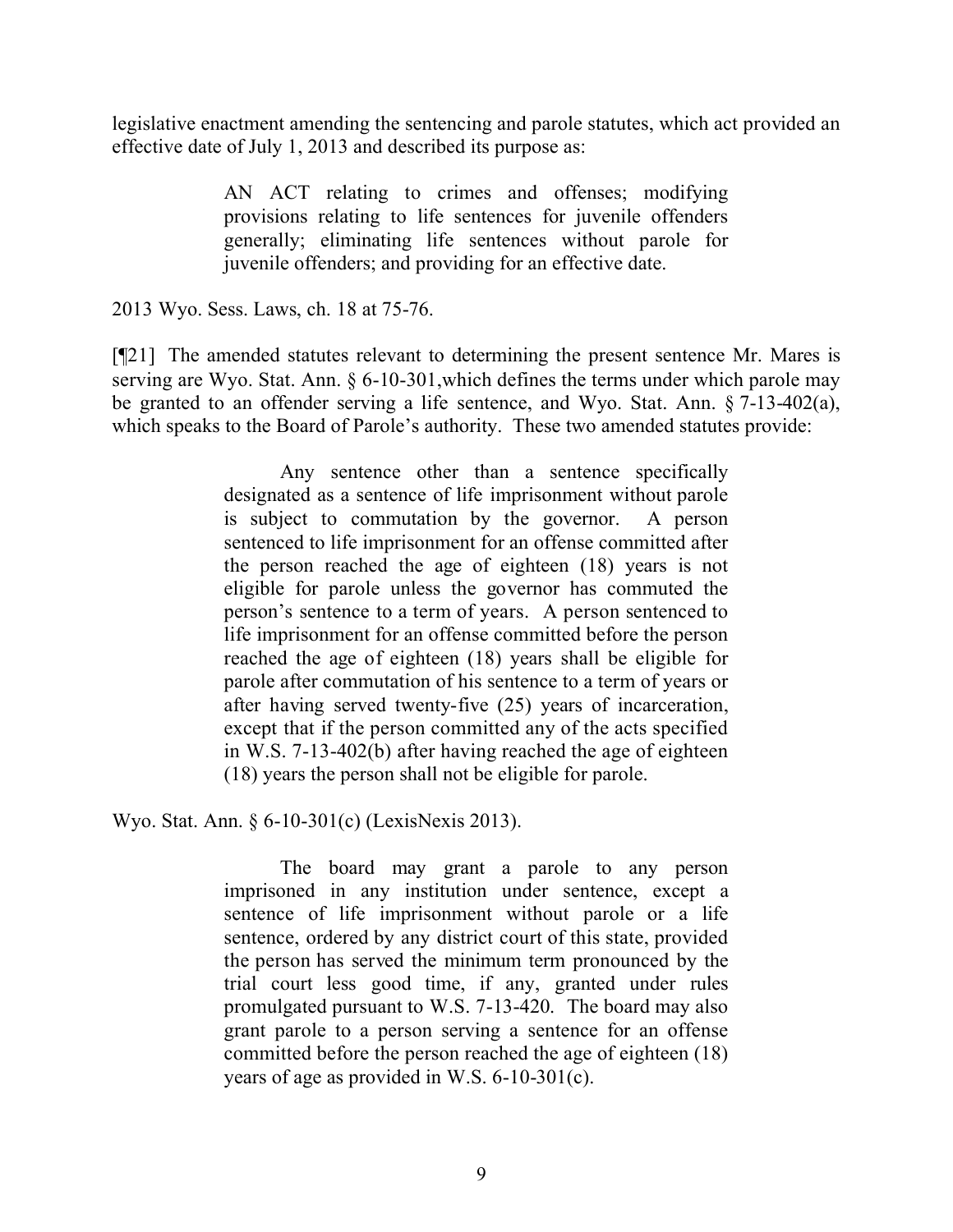Wyo. Stat. Ann. § 7-13-402(a) (LexisNexis 2013).

[¶22] The question we must answer to determine the sentence Mr. Mares is presently serving is whether these amended statutes changed Mr. Mares' sentence. The State has taken the position, both on appeal and in a formal Attorney General's opinion, that the amended statutes operate to convert Mr. Mares' sentence from life without the possibility of parole to a sentence of life with the possibility of parole in twenty-five years. *See* Wyo. Op. Att'y Gen. 2013-001 (2013 WL 6069447). Mr. Mares agrees that this is the effect of the amended statutes, but he questions the sincerity of the State's adherence to this interpretation. Although the parties are in agreement as to the effect of the amended statutes, we address this issue to confirm that indeed the amended statutes do apply to the preexisting class of juvenile defendants currently serving life sentences.

[¶23] As a starting point in our consideration of the amended statutes and their effect on the sentences of juvenile defendants currently serving life sentences, we acknowledge that statutory amendments generally apply prospectively unless they are made retroactive by their express terms. *Greene v. State*, 2009 WY 99, ¶¶ 12-13, 214 P.3d 222, 225-26 (Wyo. 2009) (citing Wyo. Stat. Ann. § 8-1-107). The amended parole and life imprisonment statutes do not expressly provide that they are to apply retroactively, and we therefore assume a prospective application only. That leaves the Court to determine how the prospective operation of the amended statutes affects the existing sentences of juvenile defendants serving a life sentence. This is a question of statutory interpretation, which is a task we approach using the following rules of interpretation:

> In interpreting statutes, our primary consideration is to determine the legislature's intent. All statutes must be construed *in pari materia* and, in ascertaining the meaning of a given law, all statutes relating to the same subject or having the same general purpose must be considered and construed in harmony. Statutory construction is a question of law, so our standard of review is de novo. We endeavor to interpret statutes in accordance with the legislature's intent. We begin by making an inquiry respecting the ordinary and obvious meaning of the words employed according to their arrangement and connection. We construe the statute as a whole, giving effect to every word, clause, and sentence, and we construe all parts of the statute *in pari materia.* When a statute is sufficiently clear and unambiguous, we give effect to the plain and ordinary meaning of the words and do not resort to the rules of statutory construction. Moreover, we must not give a statute a meaning that will nullify its operation if it is susceptible of another interpretation.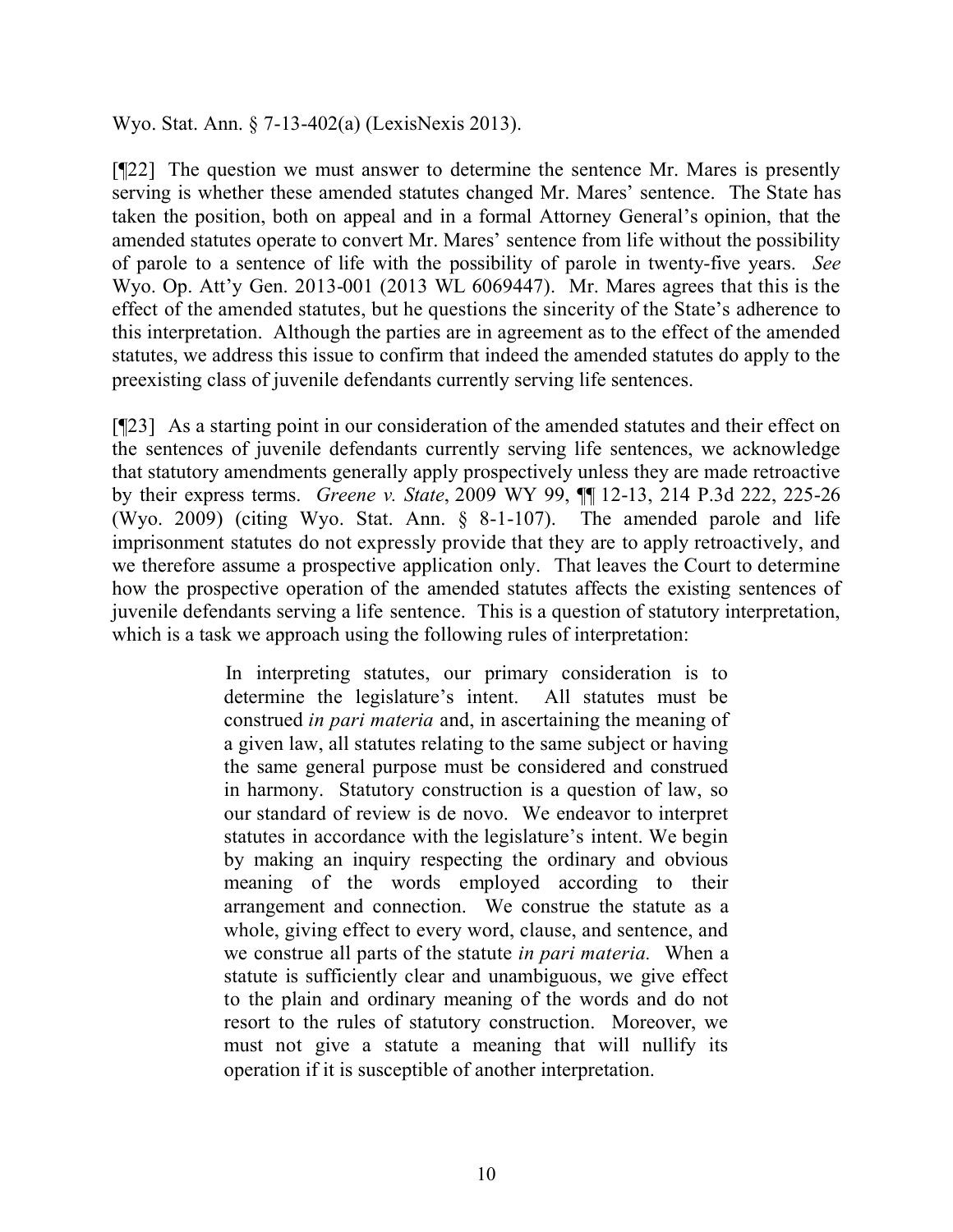Moreover, we will not enlarge, stretch, expand, or extend a statute to matters that do not fall within its express provisions.

*Rock v. Lankford*, 2013 WY 61, ¶ 19, 301 P.3d 1075, 1080 (Wyo. 2013) (quoting *Redco Const. v. Profile Props., LLC*, 2012 WY 24, ¶ 26, 271 P.3d 408, 415-16 (Wyo. 2012)).

[¶24] In a 2013 formal opinion addressing the amended parole and life imprisonment statutes, the Attorney General applied these rules of interpretation and concluded as follows concerning the amended statutes:

> Nothing in the plain language of Wyo. Stat. Ann. §§ 7-  $13-402(a)$  and  $6-10-301(c)$  addresses the laws in effect at the time the juvenile offender commit[t]ed the crime or suggests that either statute would apply retroactively. Instead, Wyo. Stat. Ann. § 7-13-402 generally sets forth the powers and duties of the Board of Parole (Board). Wyo. Stat. Ann. § 7- 13-402. Subsection (a) specifically gives the Board authority to grant parole to a qualified class of people. Wyo. Stat. Ann. § 7-13-402(a). The class of people to whom the Board may grant parole is broadly defined as "any person imprisoned in any institution under sentence." *Id*. However, the remainder of the first sentence of subsection (a) is devoted to exceptions and qualifications to that broad rule. *Id*.

> The second sentence of Wyo. Stat. Ann. § 7-13-402(a) then specifically grants the Board the authority to parole a different class of inmates—juvenile offenders—according to the terms of Wyo. Stat. Ann. § 6-10-301(c). *Id*.

> > . . . .

In keeping with the presumption that statutory amendments apply prospectively, Wyo. Stat. Ann. §§ 7-13- 402(a) and 6-10-301(c) must be understood as addressing the Board's **current** authority to grant parole and the **current** eligibility of the qualified class of people they define. Further, there is no mention in either section of any sort of parole eligibility limitation based on the date the crime was committed or the laws in effect at the time. Wyo. Stat. Ann. §§ 7-13-402(a), 6-10-301(c). Therefore, to limit the Board's authority to grant parole or eligibility for parole based on the laws in effect at the time of the commission of the crime would read something into the statute not contained in its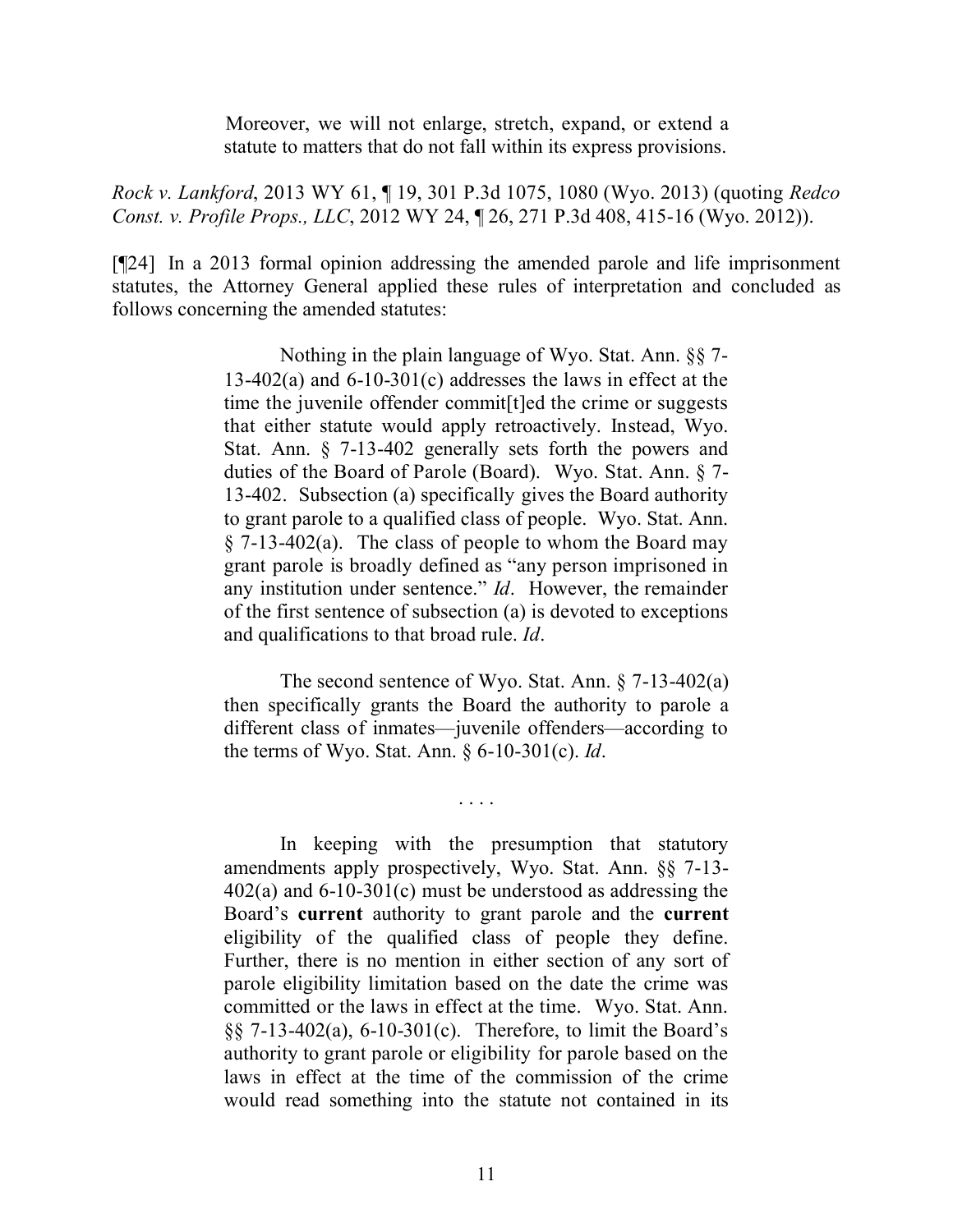express terms. As a result, the 2013 amendments to Wyo. Stat. Ann. §§ 6-10-301(c) and 7-13-402(a) allow the Board to grant parole to qualifying juvenile offenders, regardless of the laws in effect at the time of their offense.

Wyo. Op. Att'y Gen. 2013-001 at 2-3 (2013 WL 6069447 at \*3) (emphasis in original).

[¶25] We find no fault in this analysis and agree that the amended statutes govern parole eligibility for juveniles already serving life sentences when the amendments became effective. We comment further only to emphasize that the language of amended Wyo. Stat. Ann. § 6-10-301(c) is mandatory. It provides that a qualifying juvenile serving a life sentence *shall* be eligible for parole after having served twenty-five years of incarceration. Thus, not only does the Board of Parole have the authority to consider a qualifying juvenile for parole, it must give a qualifying juvenile the opportunity to be considered for parole after that juvenile has served twenty-five years of incarceration.

[¶26] Based on the foregoing, we conclude that, by operation of the amended parole statutes, the current sentence Mr. Mares is serving for his first degree homicide conviction is life with the possibility of parole after twenty-five years of incarceration. Mr. Mares was originally sentenced to life imprisonment, and it was by operation of law that Mr. Mares' sentence functioned as life without the possibility of parole. It is now by operation of law that Mr. Mares' life sentence has been converted to one that makes him eligible for parole on that sentence after twenty-five years of incarceration. Because Mr. Mares' sentence has been changed by the operation of the amended statutes, an order by the district court is not required to implement that revised sentence. The same is true of any other juvenile offender similarly situated. Any juvenile offender sentenced to life imprisonment under the former law is now, by operation of the amended parole statutes, serving a sentence of life imprisonment with eligibility for parole in twenty-five years, and a juvenile offender serving such a sentence is not required to file a Rule 35 motion to implement that revised sentence.

# **C. State's Mootness Argument**

[¶27] Mr. Mares filed his Rule 35 motion based on the sentence originally imposed on him and not to redress his sentence as revised by the 2013 change in law. There is therefore some merit to the State's contention that our answers to the certified questions will not affect Mr. Mares' Rule 35 motion as it is presently framed before the district court. Stated differently, Mr. Mares has not requested a *Miller* hearing on his revised sentence, and our answers to the certified questions will therefore arguably have no impact on his current Rule 35 motion. Nonetheless, we decline the State's request to dismiss the certified questions.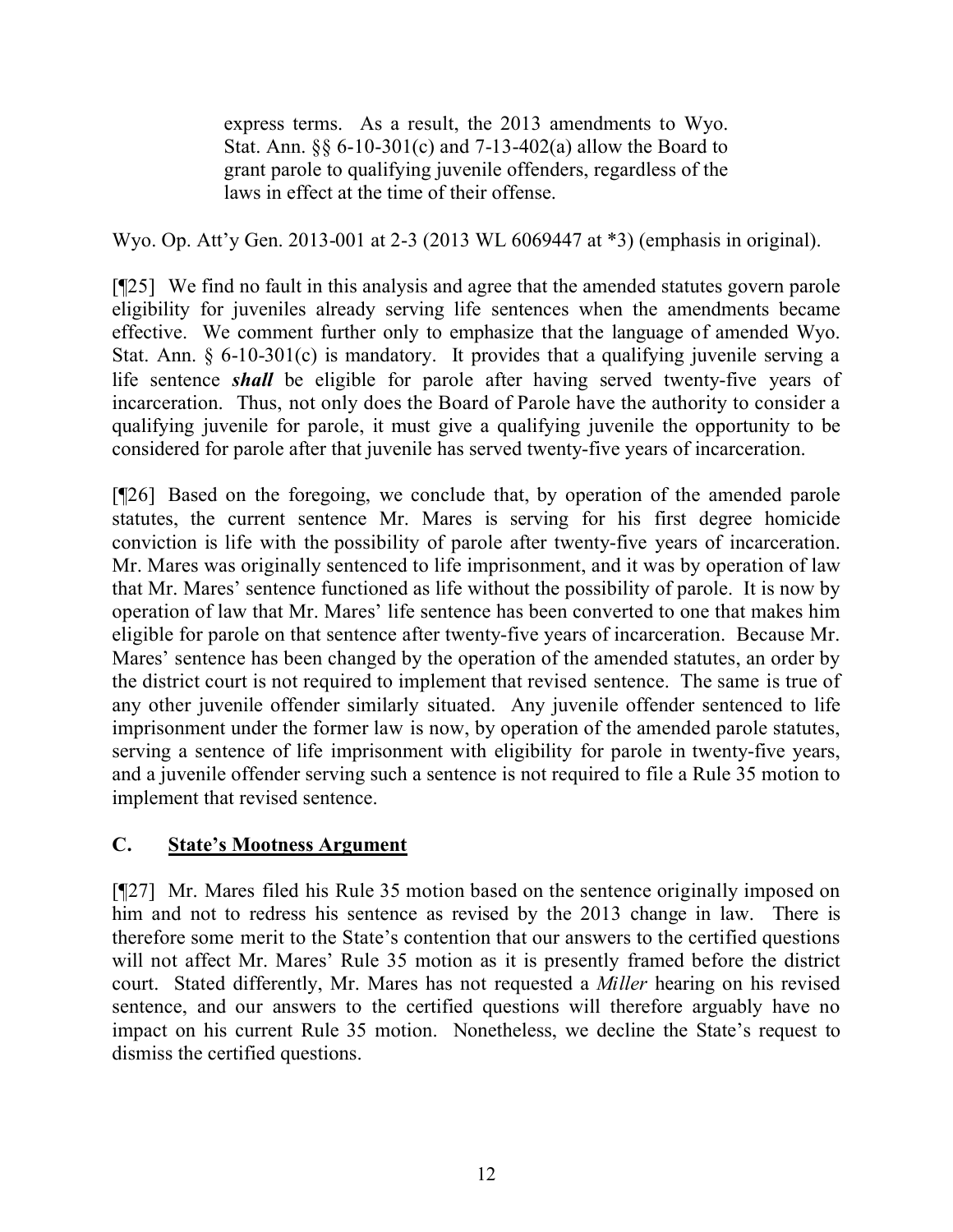[¶28] It was the State that moved to certify questions to this Court, and in so moving, the State offered the following in support of its motion:

> 4. That to your undersigned's knowledge there are four (4) other cases presently pending in three (3) other Wyoming District Courts which will raise the issue of whether *Miller v. Alabama* applies retroactively to grant relief to individuals on collateral attack of judgment and sentence.

> . . . . 6. There does not appear to be any controlling decision in the State of Wyoming as to whether *Miller v. Alabama* will be applied retroactively to collateral attacks on the judgment and sentence. As is outlined in the State's response to the motion, there is a split of authority within the United States over whether *Miller v. Alabama* will be applied retroactively. There are presently pending several decisions before State Supreme Courts to determine whether in fact it will apply retroactively.

[¶29] To the best of the Court's knowledge, these conditions remain true, and they counsel against dismissing the certified questions. Indeed, we have observed that in certain circumstances appeals that may be technically moot or not ripe for review should nonetheless be answered in the interest of judicial economy and to avoid conflicting rulings.

> The decision will involve the status of a number of prisoners convicted and presently serving sentences as convicts under that section and could have other far-reaching effects on others as will be developed later in this opinion. To save delay and the possibility of a multiplicity of suits by way of habeas corpus actions and post-conviction proceedings as well as coram nobis which could result in a conflict of rulings in the several judicial districts of the state, we deem it of public interest to take jurisdiction for prompt and uniform application and disposition of the question as it may arise in the future and to settle the concern of those immediately affected.

> The post-conviction proceeding raised a question which has become moot and upon the suggestion of appellant-defendant, the appeal should be dismissed for that reason, but the appeal record can be used to assist in touching a question of landmark proportions.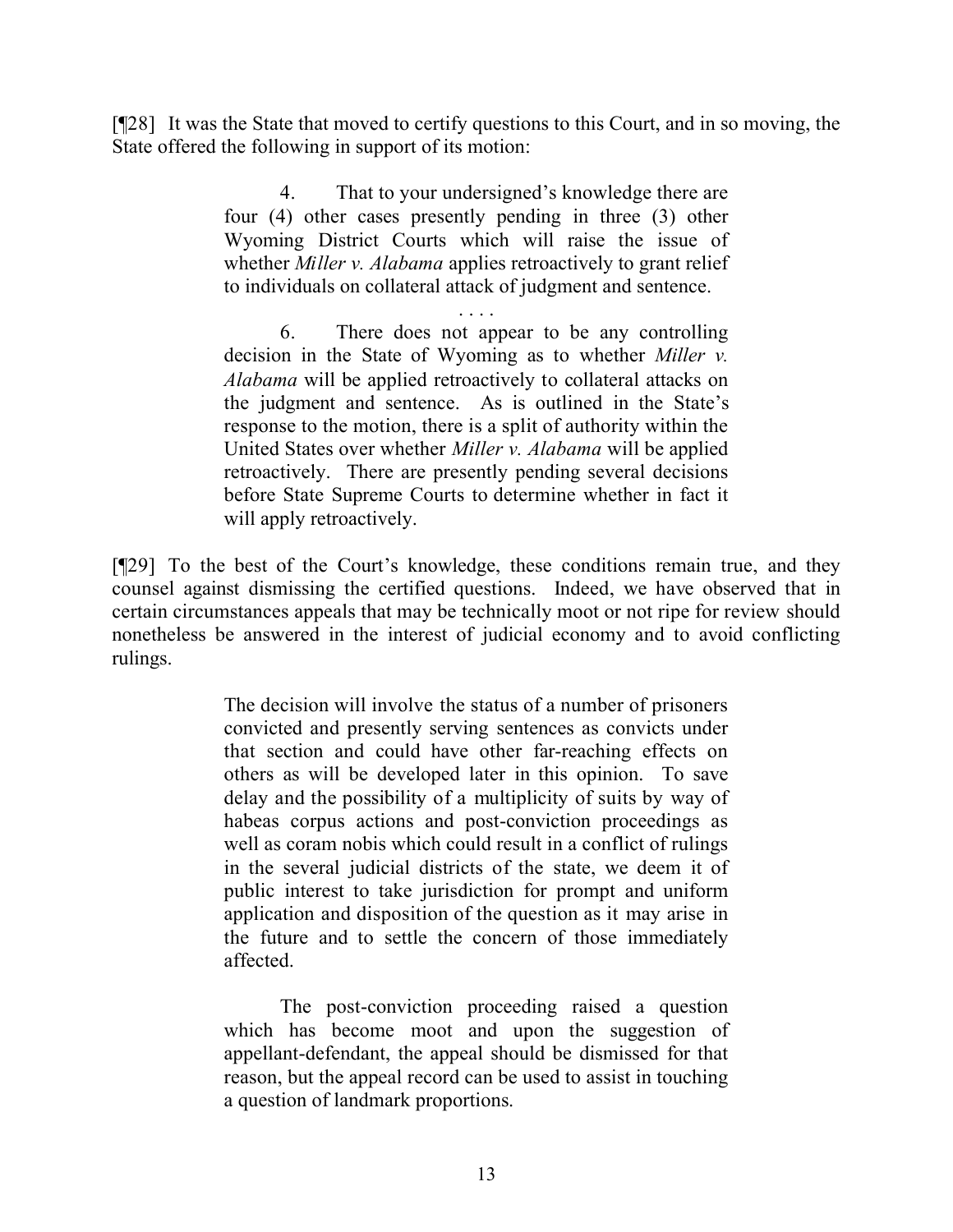*Ostwald v. State*, 538 P.2d 1298, 1300 (Wyo. 1975) (footnote omitted); *see also Landeroz v. State*, 2011 WY 168, ¶ 16, 267 P.3d 1075, 1079 (Wyo. 2011) (rejecting ripeness doctrine as basis to dismiss double jeopardy claim where judicial economy promoted by answering question whether State could in future re-file attempted first degree murder charge).

[¶30] Because these same interests are implicated by the certified questions, we will, in the interests of judicial economy and to avoid conflicting rulings, answer the certified questions.

## **D. Certified Questions**

## *Certified Question No. 1: What is the proper rule for Wyoming courts to use when considering whether a new constitutional rule applies retroactively to cases on collateral review?*

[¶31] The parties do not express any particular disagreement as to the first certified question. Both parties urge this Court to follow the retroactivity analysis set forth in *Teague v. Lane*, 489 U.S. 288, 109 S.Ct. 1060, 103 L.Ed.2d 334 (1989) and its progeny to determine whether the rule announced in *Miller* applies retroactively to cases on collateral review. On the other hand, neither party particularly objects to application of the retroactivity test set forth in *Stovall v. Denno*, 388 U.S. 293, 87 S.Ct. 1967, 18 L.Ed.2d 1199 (1967). The parties each contend that the answer to the second certified question is the same on application of either test, though they of course disagree on what that answer should be.

[¶32] The United States Supreme Court has held that while its retroactivity analysis strictly governs whether a new constitutional rule will be given retroactive effect in federal cases on collateral review, the analysis is not mandatory in state courts. *Danforth v. Minnesota*, 552 U.S. 264, 282, 128 S.Ct. 1029, 1042, 169 L.Ed.2d 859 (2008). A state court is "free to choose the degree of retroactivity or prospectivity" that it finds appropriate to the particular rule under consideration, so long as it gives federal constitutional rights at least as broad a scope as the United States Supreme Court requires. *Danforth*, 552 U.S. at 276, 128 S.Ct. at 1039 (quoting *State v. Fair*, 502 P.2d 1150, 1152 (Ore. 1972)). The Supreme Court explained that its retroactivity analysis

> limits the kinds of constitutional violations that will entitle an individual to relief on federal habeas, but does not in any way limit the authority of a state court, when reviewing its own state criminal convictions, to provide a remedy for a violation that is deemed "nonretroactive" under [the Supreme Court's retroactivity analysis].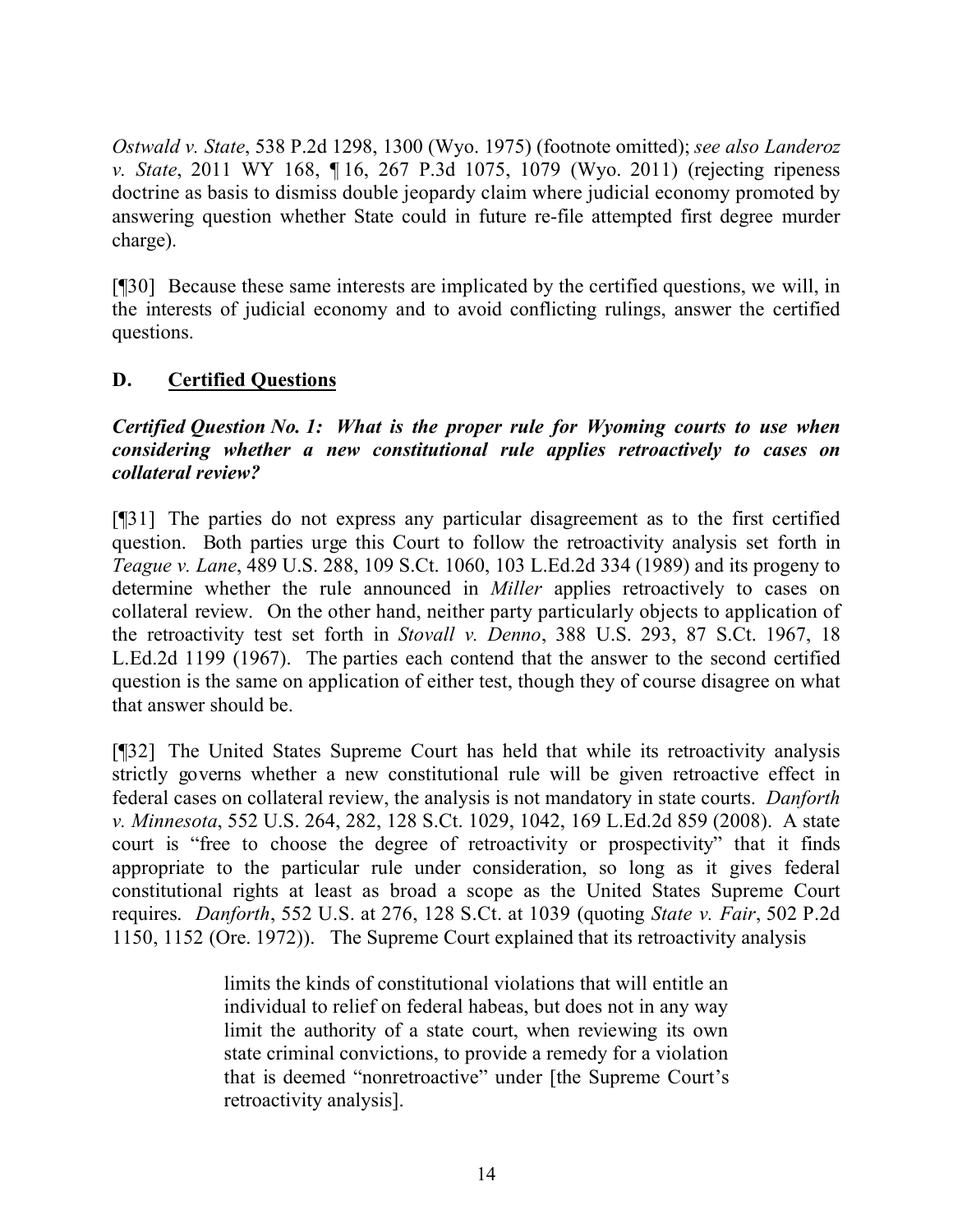*Danforth*, 552 U.S. at 282, 128 S.Ct. at 1042.

[¶33] The question we must answer then is whether this Court will adopt the retroactivity analysis developed by the United States Supreme Court or choose an analysis that provides for a broader retroactive application of new constitutional rules. We begin with an overview of the Supreme Court's retroactivity rules and then address whether the Supreme Court's *Teague* analysis fits with this Court's approach to determining retroactivity of new rules.

### **1. Summary of Supreme Court Retroactivity Analysis**

[¶34] The evolution of the Supreme Court's retroactivity analysis, which culminated in what is now known as the *Teague* rule, was summarized as follows in *Danforth*:

> Our decision today must also be understood against the backdrop of our somewhat confused and confusing "retroactivity" cases decided in the years between 1965 and 1987. Indeed, we note at the outset that the very word "retroactivity" is misleading because it speaks in temporal terms. "Retroactivity" suggests that when we declare that a new constitutional rule of criminal procedure "nonretroactive," we are implying that the right at issue was not in existence prior to the date the "new rule" was announced. But this is incorrect. As we have already explained, the source of a "new rule" is the Constitution itself, not any judicial power to create new rules of law. Accordingly, the underlying right necessarily pre-exists our articulation of the new rule. What we are actually determining when we assess the "retroactivity" of a new rule is not the temporal scope of a newly announced right, but whether a violation of the right that occurred prior to the announcement of the new rule will entitle a criminal defendant to the relief sought.

> . . . . In *Linkletter v. Walker*, 381 U.S. 618, 85 S.Ct. 1731, 14 L.Ed.2d 601 (1965), the Court expressly considered the issue of "retroactivity" for the first time. Adopting a practical approach, we held that the retroactive effect of each new rule should be determined on a case-by-case basis by examining the purpose of the rule, the reliance of the States on the prior law, and the effect on the administration of justice of retroactive application of the rule. *Id.*, at 629, 85 S.Ct. 1731.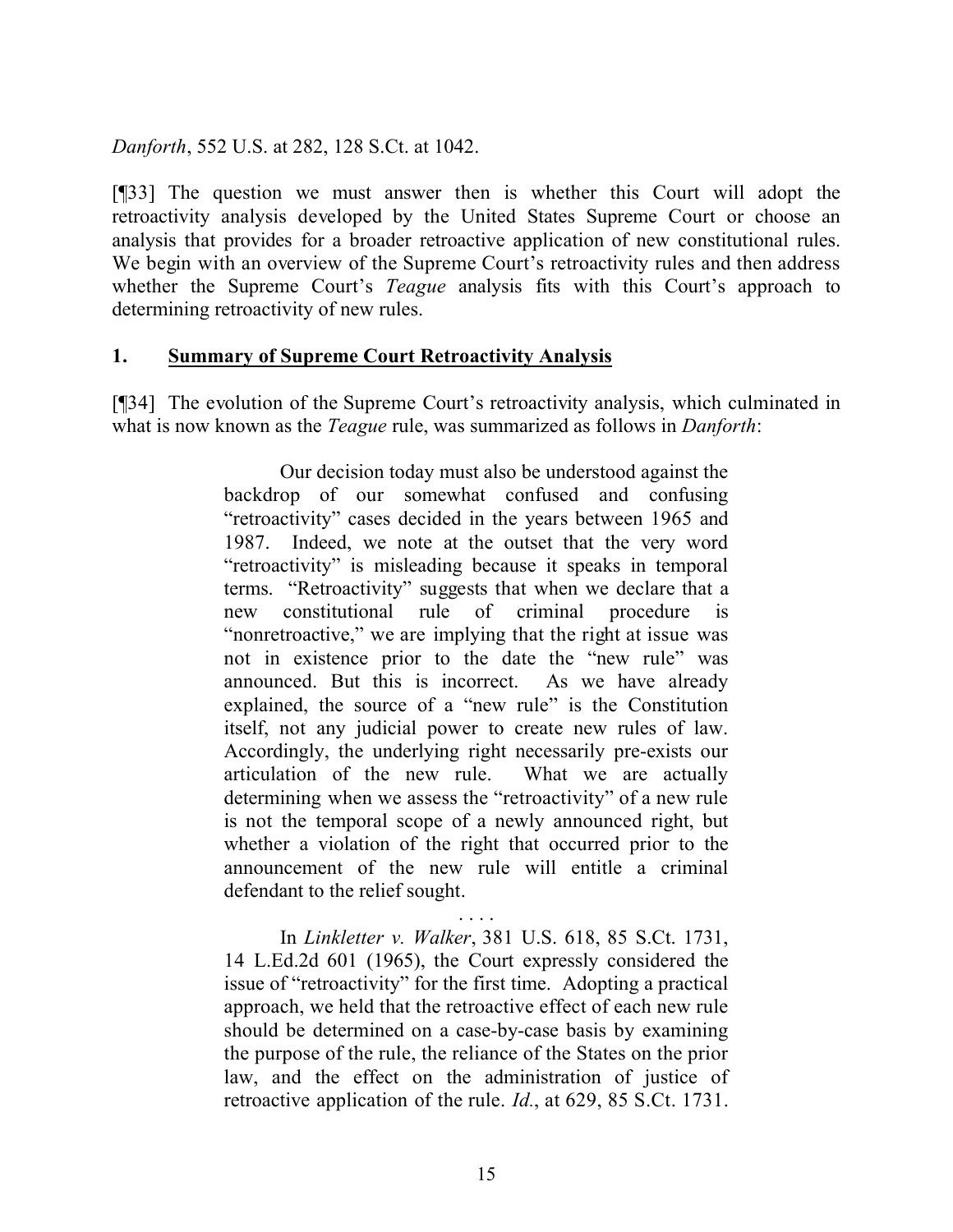Applying those considerations to the exclusionary rule announced in *Mapp v. Ohio*, 367 U.S. 643, 81 S.Ct. 1684, 6 L.Ed.2d 1081 (1961), we held that the *Mapp* rule would not be given retroactive effect; it would not, in other words, be applied to convictions that were final before the date of the *Mapp* decision. *Linkletter*, 381 U.S., at 636–640, 85 S.Ct. 1731.

During the next four years, application of the *Linkletter* standard produced strikingly divergent results. As Justice Harlan pointed out in his classic dissent in *Desist v. United States*, 394 U.S. 244, 257, 89 S.Ct. 1030, 22 L.Ed.2d 248 (1969), one new rule was applied to all cases subject to direct review, *Tehan v. United States ex rel. Shott*, 382 U.S. 406, 86 S.Ct. 459, 15 L.Ed.2d 453 (1966); another to all cases in which trials had not yet commenced, *Johnson v. New Jersey*, 384 U.S. 719, 86 S.Ct. 1772, 16 L.Ed.2d 882 (1966); another to all cases in which tainted evidence had not yet been introduced at trial, *Fuller v. Alaska*, 393 U.S. 80, 89 S.Ct. 61, 21 L.Ed.2d 212 (1968) (per curiam); and still others only to the party involved in the case in which the new rule was announced and to all future cases in which the proscribed official conduct had not yet occurred, *Stovall v. Denno*, 388 U.S. 293, 87 S.Ct. 1967, 18 L.Ed.2d 1199 (1967); *DeStefano v. Woods*, 392 U.S. 631, 88 S.Ct. 2093, 20 L.Ed.2d 1308 (1968) (per curiam). He reasonably questioned whether such decisions "may properly be considered the legitimate products of a court of law, rather than the commands of a super-legislature." 394 U.S., at 259, 89 S.Ct. 1030.

Justice Harlan's dissent in *Desist*, buttressed by his even more searching separate opinion in *Mackey v. United States*, 401 U.S. 667, 675, 91 S.Ct. 1160, 28 L.Ed.2d 404 (1971) (opinion concurring in judgments in part and dissenting in part), and scholarly criticism, laid the groundwork for the eventual demise of the *Linkletter* standard. In *Griffith v. Kentucky*, 479 U.S. 314, 107 S.Ct. 708, 93 L.Ed.2d 649 (1987), the Court rejected as "unprincipled and inequitable" the application of the *Linkletter* standard to cases pending on direct review. In *Teague*, Justice O'Connor reaffirmed *Griffith's* rejection of the *Linkletter* standard for determining the "retroactive" applicability of new rules to state convictions that were not yet final and rejected the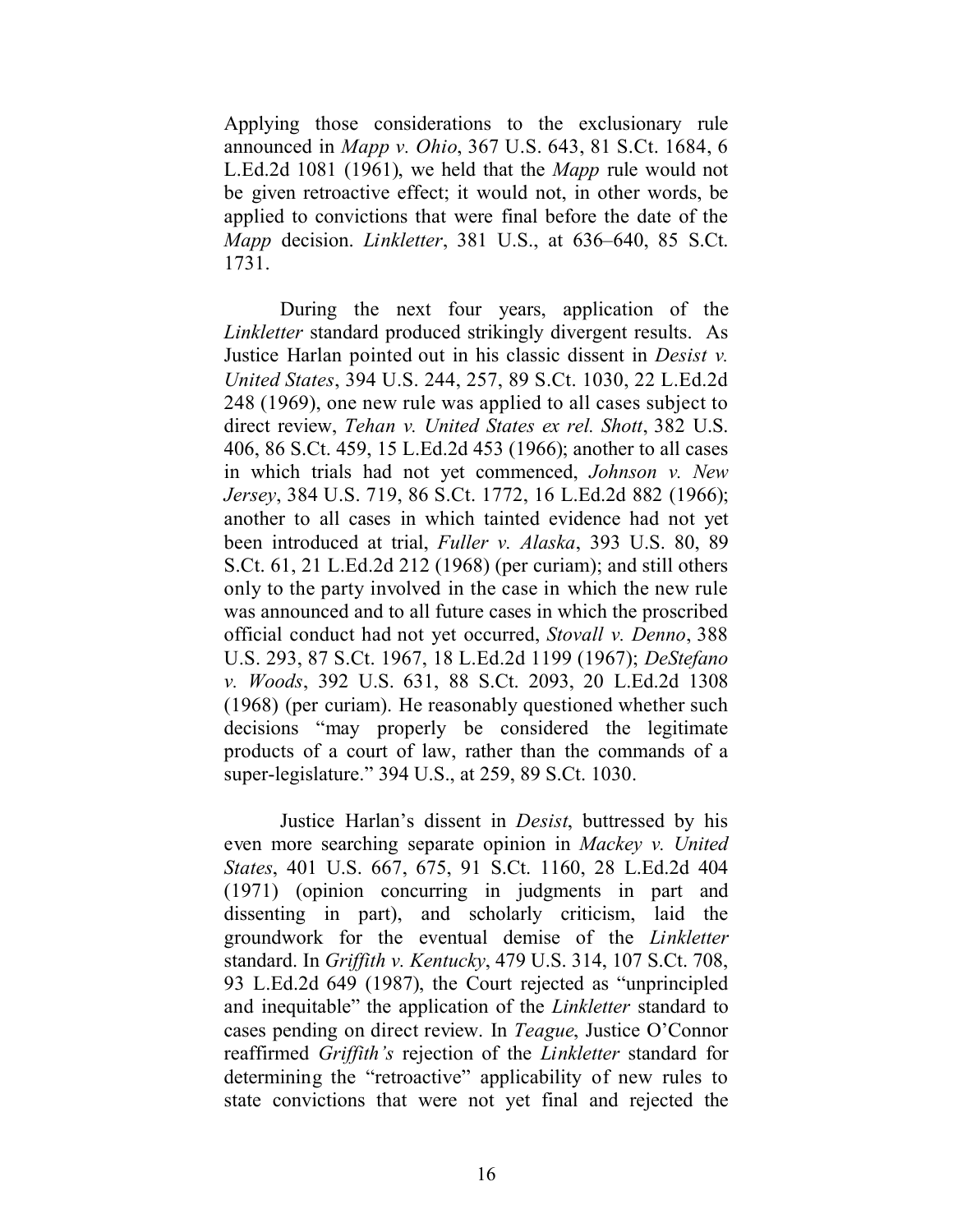*Linkletter* standard for cases pending on federal habeas review. She adopted (with a significant modification) the approach advocated by Justice Harlan for federal collateral review of final state judgments.

Justice O'Connor endorsed a general rule of nonretroactivity for cases on collateral review, stating that "[u]nless they fall within an exception to the general rule, new constitutional rules of criminal procedure will not be applicable to those cases which have become final before the new rules are announced." 489 U.S., at 310, 109 S.Ct. 1060 (plurality opinion). The opinion defined two exceptions: rules that render types of primary conduct " 'beyond the power of the criminal law-making authority to proscribe,' " *id*., at 311, 109 S.Ct. 1060, and "watershed" rules that "implicate the fundamental fairness of the trial," *id.*, at 311, 312, 313, 109 S.Ct. 1060.

*Danforth*, 552 U.S. at 271-75, 128 S.Ct. at 1035-38 (footnotes omitted).

[¶35] The Supreme Court's *Teague* retroactivity analysis has been described as the "leading modern precedent on retroactivity." *Danforth*, 552 U.S. at 292, 128 S.Ct. at 1048 (Roberts, C.J., dissenting). The *Teague* analysis, after some refinement through subsequent decisions, is summarized as follows:

> When a decision of this Court results in a "new rule," that rule applies to all criminal cases still pending on direct review. As to convictions that are already final, however, the rule applies only in limited circumstances. New substantive rules generally apply retroactively. This includes decisions that narrow the scope of a criminal statute by interpreting its terms, as well as constitutional determinations that place particular conduct or persons covered by the statute beyond the State's power to punish. Such rules apply retroactively because they "necessarily carry a significant risk that a defendant stands convicted of 'an act that the law does not make criminal'" or faces a punishment that the law cannot impose upon him.

> New rules of procedure, on the other hand, generally do not apply retroactively. They do not produce a class of persons convicted of conduct the law does not make criminal, but merely raise the possibility that someone convicted with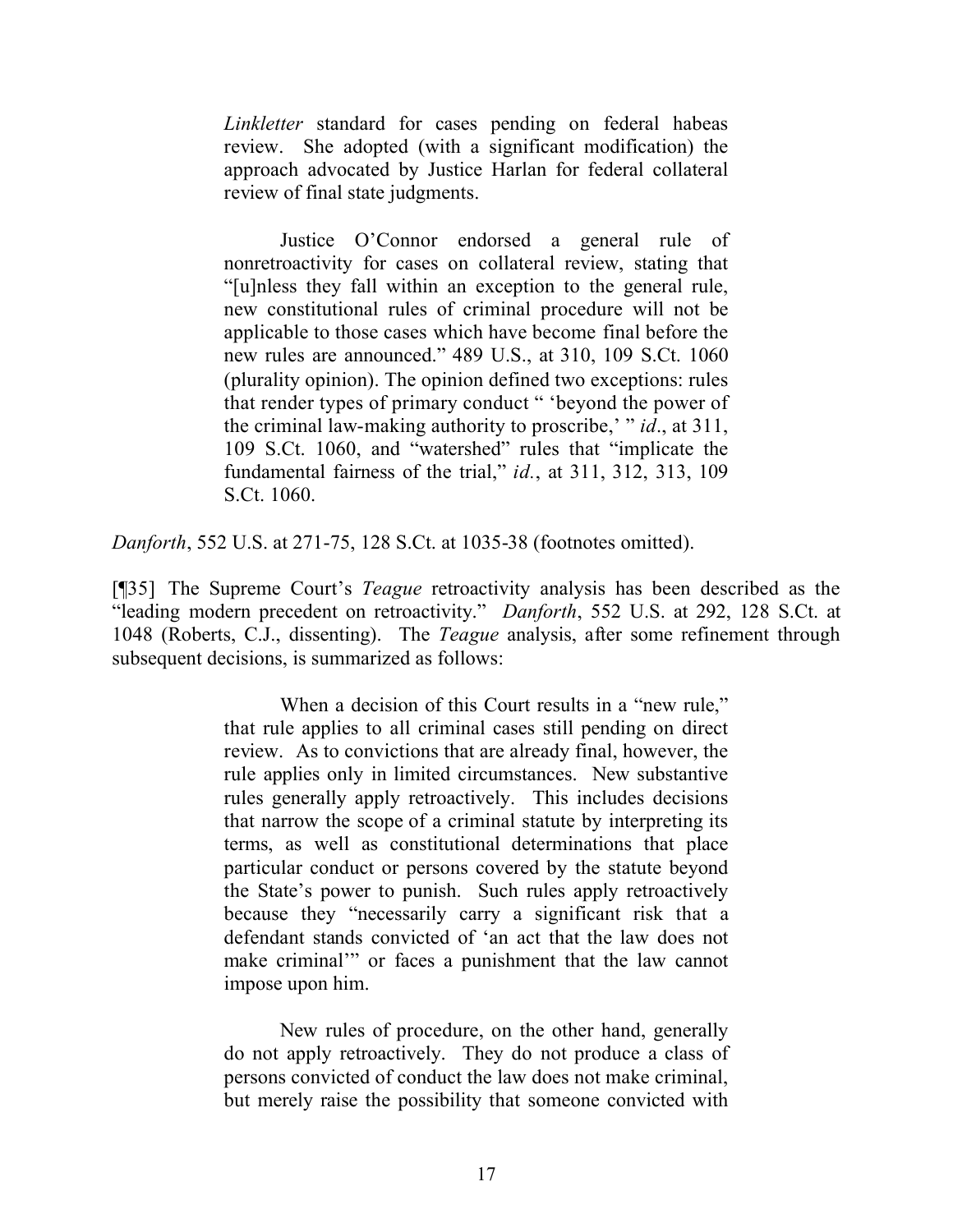use of the invalidated procedure might have been acquitted otherwise. Because of this more speculative connection to innocence, we give retroactive effect to only a small set of "'watershed rules of criminal procedure' implicating the fundamental fairness and accuracy of the criminal proceeding." That a new procedural rule is "fundamental" in some abstract sense is not enough; the rule must be one "without which the likelihood of an accurate conviction is *seriously* diminished." This class of rules is extremely narrow, and "it is unlikely that any ... 'ha[s] yet to emerge.'"

*Schriro v. Summerlin*, 542 U.S. 348, 351-52, 124 S.Ct. 2519, 2522-23,159 L.Ed.2d 442 (2004) (citations omitted).

[¶36] The rationale underlying the *Teague* framework for determining retroactivity has been explained by one court as follows:

> According to *Teague,* "new rules should always be applied retroactively to cases on direct review, but ... generally they should not be applied retroactively to criminal cases on collateral review." The rationale for the distinction is that collateral review is not designed as a substitute for direct review and that the government has a legitimate interest in having judgments become and remain final.

*State v. Mantich*, 842 N.W.2d 716, 723 (Neb. 2014) (citations and footnotes omitted).

[¶37] The *Stovall* retroactivity analysis was drawn from *Linkletter* and predated *Teague*. The *Stovall* Court articulated the following retroactivity criteria:

> The criteria guiding resolution of the question implicates (a) the purpose to be served by the new standards, (b) the extent of the reliance by law enforcement authorities on the old standards, and (c) the effect on the administration of justice of a retroactive application of the new standards. '(T)he retroactivity or nonretroactivity of a rule is not automatically determined by the provision of the Constitution on which the dictate is based. Each constitutional rule of criminal procedure has its own distinct functions, its own background of precedent, and its own impact on the administration of justice, and the way in which these factors combine must inevitably vary with the dictate involved.' *Johnson*, *supra*, at 728, 86 S.Ct. at 1778.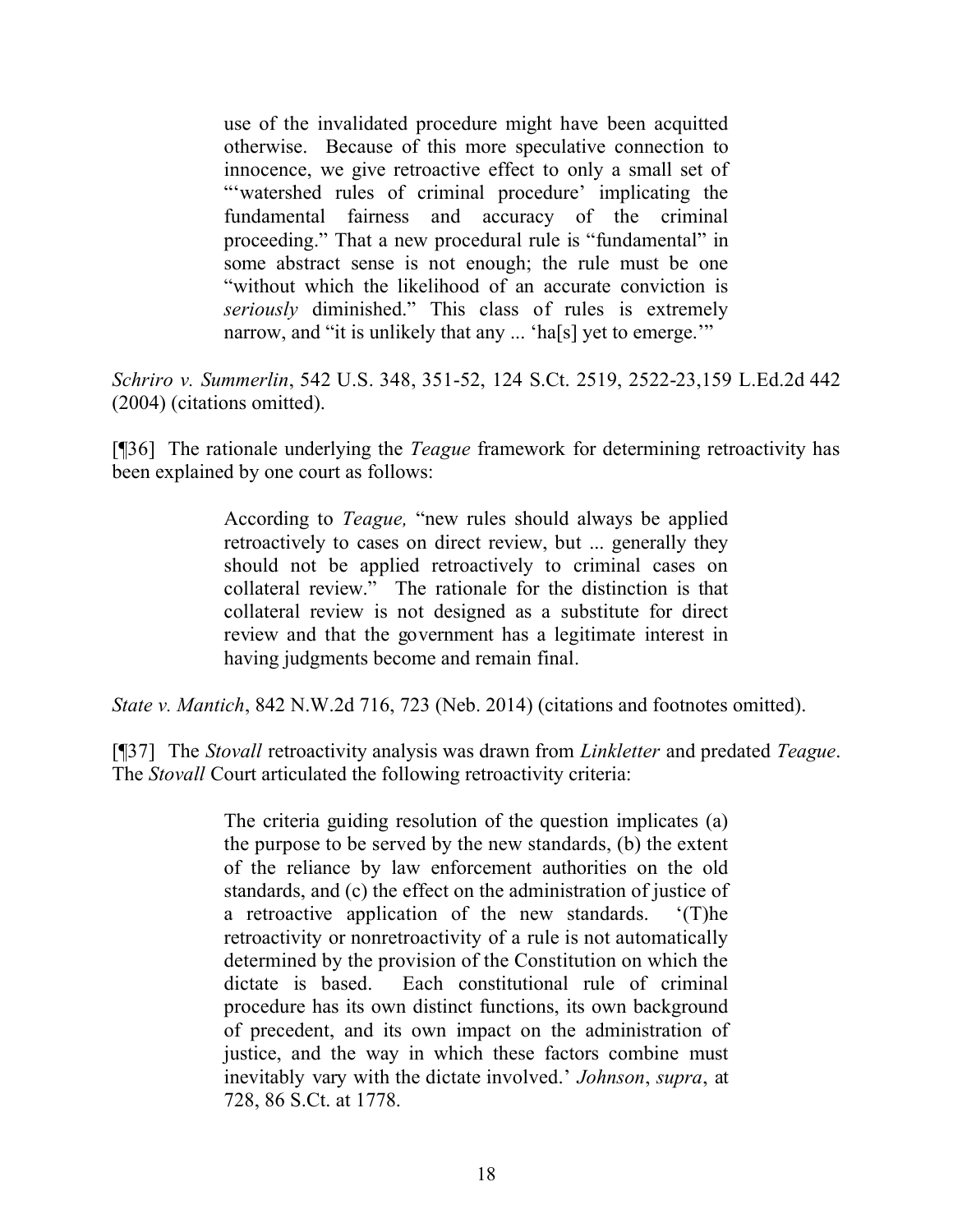*Stovall*, 388 U.S. at 297, 87 S.Ct. at 1970.

## **2.** *Teague* **Adopted as Preferred Retroactivity Analysis**

[¶38] This Court has historically used the *Stovall* criteria to analyze the retroactivity of new rules. *See Bailey v. State*, 12 P.3d 173, 178 (Wyo. 2000); *Farbotnik v. State*, 850 P.2d 594, 601 (Wyo. 1993); *Engberg v. Meyer*, 820 P.2d 70, 76 n.1 (Wyo. 1991); *Ostwald*, 538 P.2d at 1303-04. In each of these cases, however, the new rule at issue related to state law decisions of this Court, as opposed to new constitutional rules announced by the United States Supreme Court. The present case provides the first opportunity for this Court to consider the rule we will use in analyzing the retroactivity of a new constitutional rule on collateral review. Answering this question requires that we examine the interests served by the competing retroactivity analyses and determine which approach best serves the interests this Court has stressed in our judgments. We are aided in this task by the analyses of other state courts that have been presented with the same question.

[¶39] In 2010, the Idaho Supreme Court was presented with a question concerning the retroactive application of a new constitutional rule on collateral review of a conviction. *Rhoades v. State*, 233 P.3d 61, 64 (Idaho 2010). In addressing that issue, the court was required to decide whether it would use the *Linkletter/Stovall* analysis it had historically relied upon or whether it would adopt the *Teague* analysis. *Id*. In considering the question, the court observed that a large number of states and the District of Columbia have adopted the *Teague* analysis. *Id*. at 65-66; *see also Windom v. State*, 886 So.2d 915, 943 (Fla. 2004) (reporting that to date twenty-eight state supreme courts and the District of Columbia had adopted the *Teague* analysis). The Idaho court ultimately decided in favor of and adopted the *Teague* analysis, explaining:

> When contrasted with the *Linkletter* approach, it is evident that *Teague* provides a simpler and more predictable test for determining whether decisions are given retroactive effect. The *Teague* approach advances an important interest: the finality of judgments. The *Teague* approach generally avoids the retroactive application of a new rule of law to judgments, based upon trials that were not fundamentally unfair and had adequate truth-finding procedures, that were final when the new rule was announced.

*Rhoades*, 233 P.3d at 69; *see also Diatchenko v. Dist. Attorney for Suffolk Dist.*, 1 N.E.3d 270, 278 (Mass. 2013) (citations omitted) ("Our desire for a clearly defined standard for assessing the retroactivity of a particular rule, coupled with 'our concern that the finality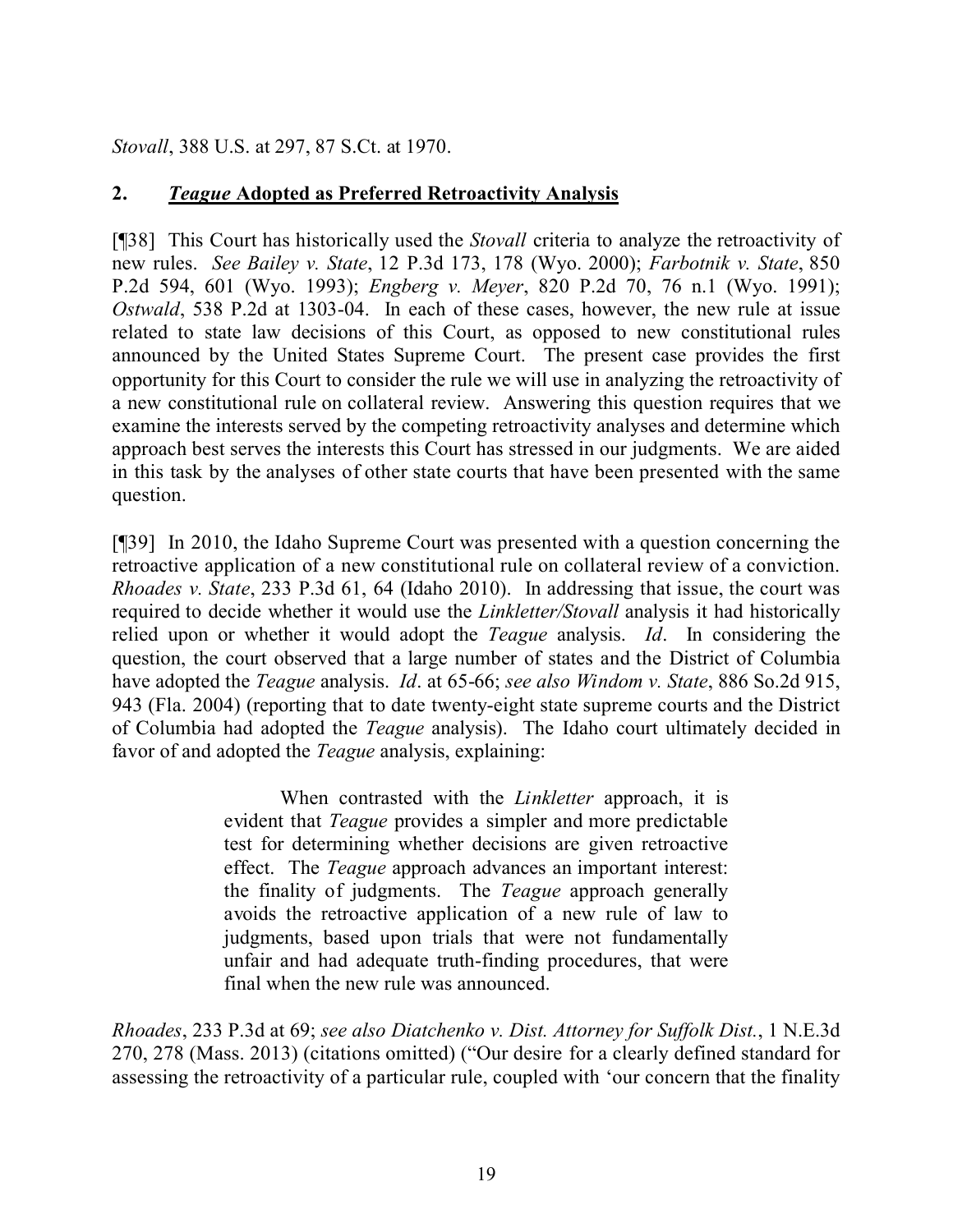of convictions not be unduly disturbed,' \*\*\* led to our adoption of the *Teague* retroactivity framework[.]").

[¶40] In adopting the *Teague* analysis, the Idaho court acknowledged the criticisms that had been leveled at the *Teague* approach and responded to those concerns:

> The Nevada Supreme Court noted that the U.S. Supreme Court has applied *Teague* so strictly "that decisions defining a constitutional safeguard rarely merit application on collateral review." *Colwell v. State*, 118 Nev. 807, 59 P.3d 463, 471 (2002). While considering the *Teague* approach sound in principle, the Nevada Supreme Court leveled two main criticisms of the U.S. Supreme Court's application of *Teague*. First, the U.S. Supreme Court interprets a "new rule" so broadly that most rules are considered new and given only prospective effect, absent an exception. *Id*. The Court considers a decision new even when it is controlled or governed by prior law and is the most reasonable interpretation of that law, unless no other interpretation is reasonable. *Id*. (citing *Butler v. McKellar*, 494 U.S. 407, 415, 110 S.Ct. 1212, 1217–18, 108 L.Ed.2d 347, 356–57 (1990); *Lambrix v. Singletary*, 520 U.S. 518, 538, 117 S.Ct. 1517, 1530, 137 L.Ed.2d 771, 793 (1997)). Second, the U.S. Supreme Court narrowly construes the two exceptions. *Id*. One exception applies when primary, private individual conduct has been placed beyond criminal proscription. *Id*. (quoting *Teague*, 489 U.S. at 311, 109 S.Ct. at 1075–76, 103 L.Ed.2d at 356–57). The other applies only to watershed rules of fundamental fairness. *Id*. In order to qualify as a watershed rule of fundamental fairness, a rule must improve accuracy and alter our understanding of the bedrock procedural elements essential to the fairness of a proceeding. *Id.* The U.S. Supreme Court has found no watershed rules in the 19 years since it adopted *Teague*. *Danforth*, 761 N.W.2d at 500.

*Rhoades*, 233 P.3d at 69-70; *see also Colwell v. Leapley*, 458 N.W.2d 514, 517-18 (S.D. 1990) (citing similar concerns regarding the narrowness of *Teague* retroactivity and choosing *Linkletter* analysis over *Teague* analysis).

[¶41] The Idaho court rejected these concerns regarding the *Teague* approach and responded to them as follows: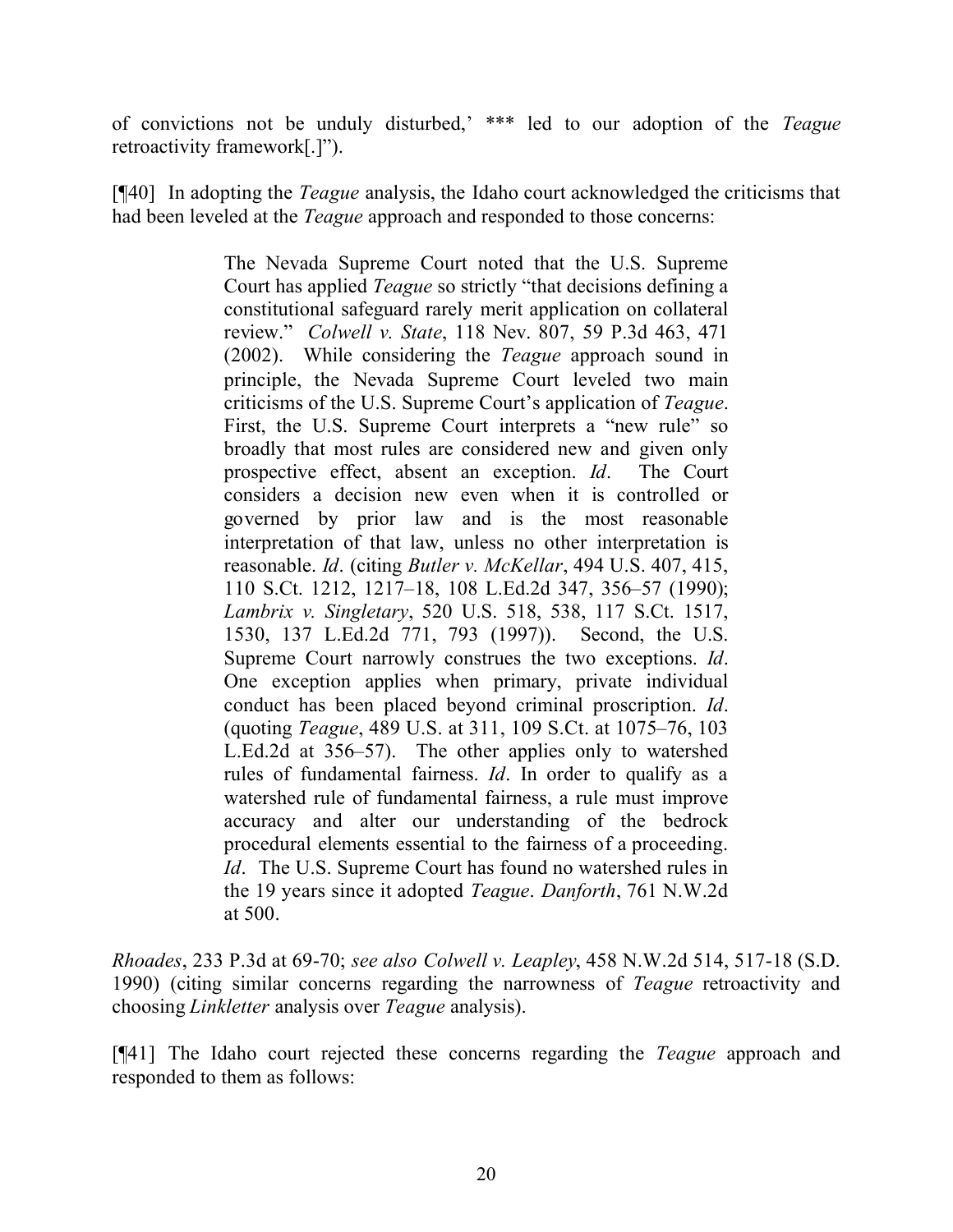While the U.S. Supreme Court has strictly interpreted *Teague* to avoid excessive interference by federal habeas courts in state criminal convictions that have become final, this Court does not have a similar concern for comity when interpreting whether a decision pronounces a new rule of law for purposes of applying *Teague*. As the holding in *Danforth v. Minnesota*, 552 U.S. 264, 128 S.Ct. 1029, 169 L.Ed.2d 859 (2008), makes clear, when deciding whether to give retroactive effect to a decision of the U.S. Supreme Court, this Court is not required to blindly follow that court's view of what constitutes a new rule or whether a new rule is a watershed rule.

Rather, in the future, the decisions of the courts of this state whether to give retroactive effect to a rule of law should reflect independent judgment, based upon the concerns of this Court and the "uniqueness of our state, our Constitution, and our long-standing jurisprudence." *State v. Donato*, 135 Idaho 469, 472, 20 P.3d 5, 8 (2001) (noting that when this Court has found that the Idaho Constitution provides greater protection than the U.S. Constitution, it has done so, "on the uniqueness of our state, our Constitution, and our long-standing jurisprudence"). We note that the Minnesota Supreme Court will likewise independently review cases when applying the *Teague* standard. *Danforth*, 761 N.W.2d at 500.

*Rhoades*, 233 P.3d at 70.

[¶42] The Colorado Supreme Court chose the *Teague* analysis over the *Stovall/Linkletter* analysis for reasons similar to those of the Idaho and Massachusetts courts, noting that in doing so it was joining the ranks of the majority of states. *Edwards v. People*, 129 P.3d 977, 983 (Colo. 2006). The *Edwards* court described the concept of finality as "an important landmark on the Colorado criminal justice landscape," and found the *Teague* analysis achieved that goal while preventing constitutional injustice. *Id*. at 982. It explained:

> The Court in *Teague* emphasizes finality as an underlying consideration for its decision. But the Court also acknowledges that a balance must be struck between honoring finality and preventing injustice: "[t]he fact that life and liberty are at stake in criminal prosecutions shows only that conventional notions of finality should not have *as much* place in criminal as in civil litigation, not that they should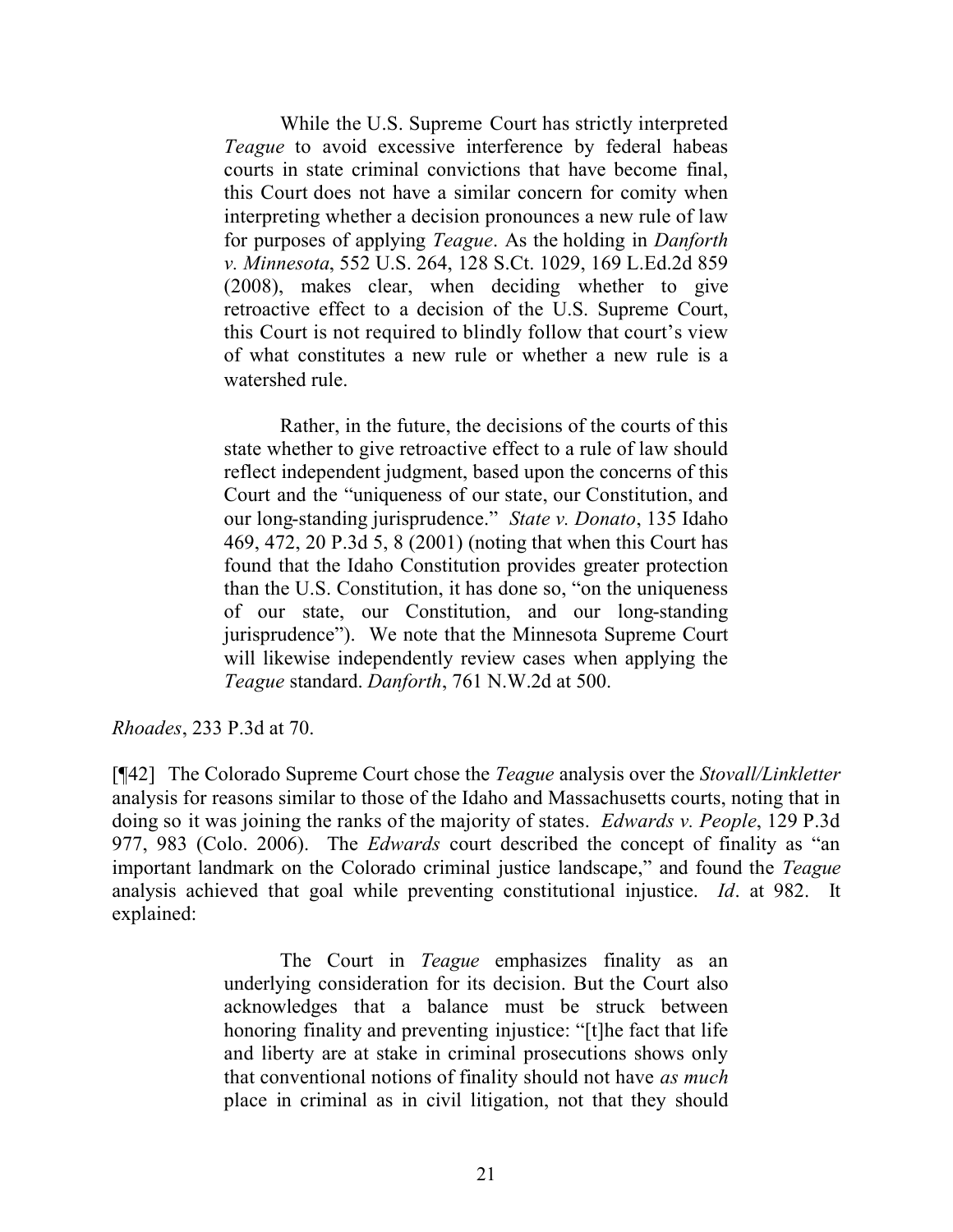have *none.*" *Teague*, 489 U.S. at 309, 109 S.Ct. 1060 (citations and internal quotation marks omitted). Thus, while the *Teague* test underscores the preservation of finality, it allows for the prevention of injustice in the most egregious instances through its exceptions to the general rule that new constitutional rules of criminal procedure do not apply retroactively to cases on collateral review.

*Edwards*, 129 P.3d at 982.

[¶43] This Court, like the Idaho and Colorado courts, has long stressed the importance of finality in criminal judgments:

> . . . [T]his Court has recognized the importance of finality in criminal cases in other areas as well. This Court has limited the doctrine of retroactivity in the interests of the finality of a criminal case. *See Farbotnik v. State*, 850 P.2d 594, 602 (Wyo.1993) ("The interest of the State in achieving finality justifies limited retroactivity."); *Brown v. State*, 816 P.2d 818, 847 (Wyo.1991) (Discussing the viability of recanted testimony presented in a motion for a new trial, this Court stated: "But the viability of the system also requires that criminal justice be administered efficiently and that the public have faith in the finality of judgments.").

*Nixon v. State*, 2002 WY 118, ¶ 25, 51 P.3d 851, 858 (Wyo. 2002); *see also Ostwald*, 538 P.2d at 1304 (discussing the need for finality and the impact of retroactivity on administration of justice and the integrity of the judicial process).

[¶44] In *Nixon*, this Court in fact drew on principles cited in and underlying the *Teague* analysis in describing the "detrimental effect" of collateral attacks on final criminal judgments:

> Nonetheless, we repeatedly have recognized that collateral attacks raise numerous concerns not present on direct review. Most profound is the effect on finality. **It goes without saying that, at some point, judicial proceedings must draw to a close and the matter deemed conclusively resolved; no society can afford forever to question the correctness of its every judgment.** "The writ," however, "strikes at finality," *McCleskey v. Zant*, 499 U.S. 467, 491, 111 S.Ct. 1454, 1468, 113 L.Ed.2d 517 (1991), depriving the criminal law "of much of its deterrent effect," *Teague v.*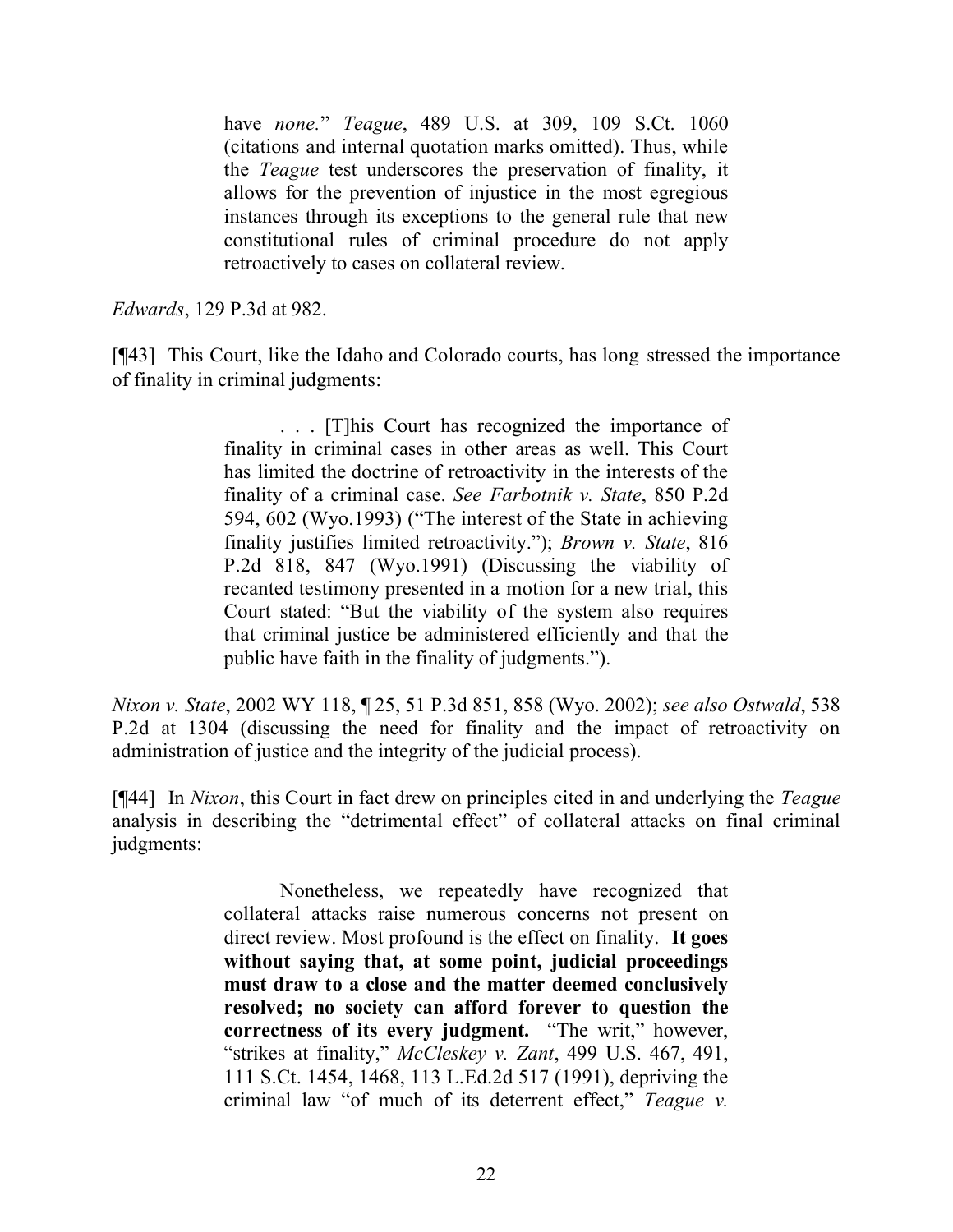*Lane*, 489 U.S. 288, 309, 109 S.Ct. 1060, 1074, 103 L.Ed.2d 334 (1989) (plurality opinion), and sometimes preventing the law's just application altogether, *see McCleskey*, *supra*, 499 U.S., at 491, 111 S.Ct., at 1468. **"No one, not criminal defendants, not the judicial system, not society as a whole is benefitted by a judgment providing a man shall tentatively go to jail today, but tomorrow and every day thereafter his continued incarceration shall be subject to fresh litigation."** *Mackey v. United States*, 401 U.S. 667, 691, 91 S.Ct. 1160, 1179, 28 L.Ed.2d 404 (1971) (Harlan, J., concurring in part and dissenting in part); *see also McCleskey*, *supra*, 499 U.S., at 492, 111 S.Ct., at 1469.

*Nixon*, ¶ 28, 51 P.3d at 858-59 (quoting *Withrow v. Williams*, 507 U.S. 680, 698, 113 S.Ct. 1745, 1756–57, 123 L.Ed.2d 407 (1993) (emphasis added)).

[¶45] Given this Court's longstanding adherence to a retroactivity analysis that recognizes the need for finality in criminal judgments, while at the same time attending to constitutional justice, we are persuaded that the *Teague* analysis, which balances both interests, is the proper analysis for Wyoming courts to apply in determining the retroactivity of new constitutional rules in cases on collateral review. In adopting this approach, we emphasize that, like the Idaho court, this Court may apply the *Teague* analysis more liberally than the United States Supreme Court would otherwise apply it where a particular state interest is better served by a broader retroactivity ruling.

[¶46] Having answered the first certified question with a holding that the *Teague* retroactivity analysis will govern our determination of whether *Miller* applies retroactively on collateral review, we turn to the second certified question.

## *Certified Question No. 2: Should the recent decision in Miller v. Alabama, 567 U.S. \_\_\_, 132 S.Ct. 2455 (2012) be applied retroactively when a collateral attack on a Judgment and Sentence is made in Wyoming?*

[¶47] We outlined the *Teague* retroactivity analysis above and will discuss it in greater detail in this section. Summarized in general terms, under *Teague*, a new constitutional rule is retroactive on collateral review of a judgment if the new rule is substantive rather than procedural. If the new rule is procedural, it is retroactive only if the rule is a "watershed rule." The State argues that the *Miller* rule is purely procedural, it is not a watershed rule, and it therefore does not apply retroactively. Mr. Mares contends that the *Miller* rule is a substantive rule that does apply retroactively. We agree with Mr. Mares that *Miller* prescribes a substantive rule, and that under *Teague*, the rule applies retroactively to cases on collateral review.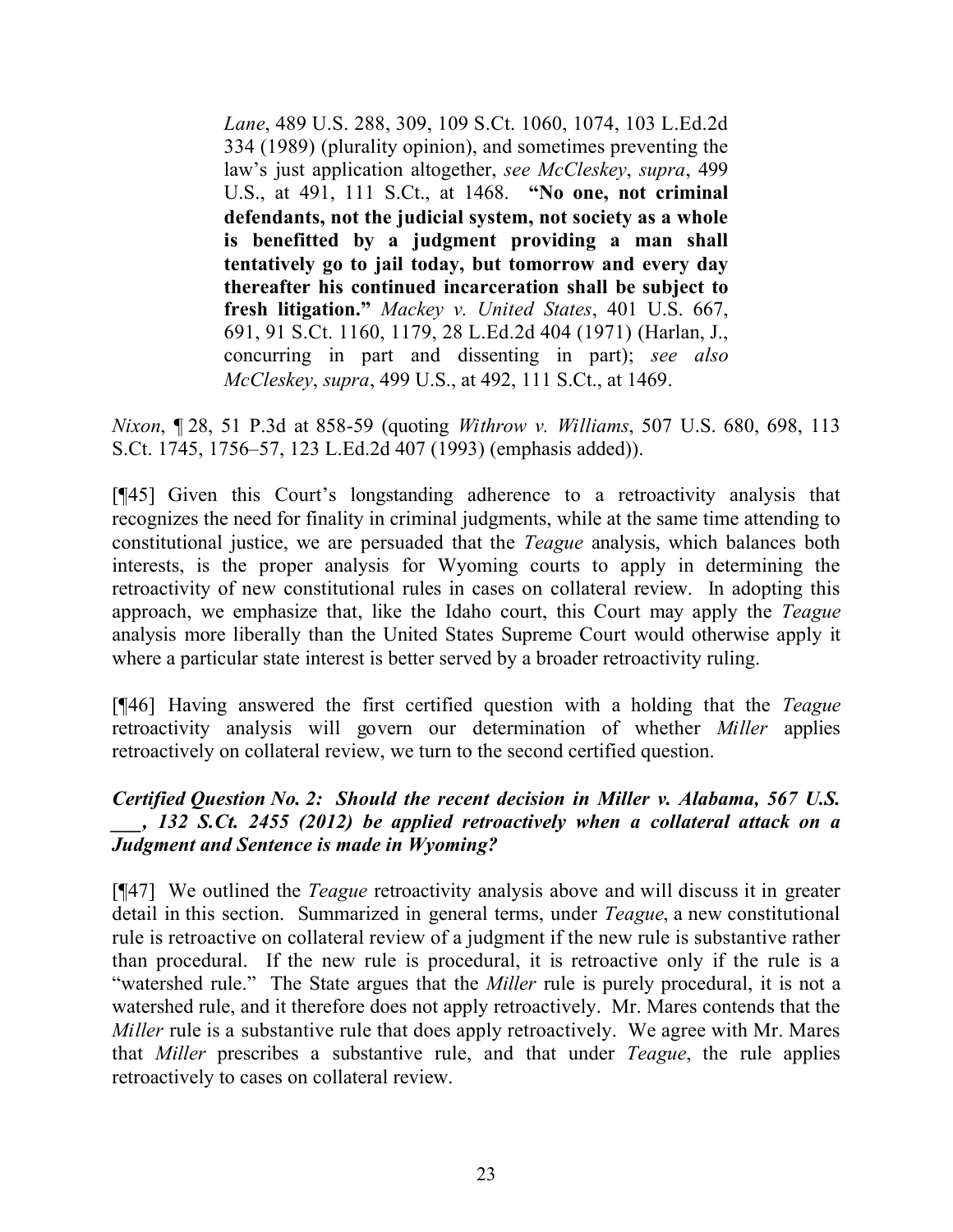[¶48] In our discussion of *Teague* above, we outlined the *Teague* analysis as summarized and refined by the Supreme Court's 2004 decision in *Schriro*, 542 U.S. at 351-52, 124 S.Ct. at 2522-23. The Illinois Supreme Court, drawing from the same *Schriro* summary, has framed the analysis in a manner we find clear and workable:

> A judicial decision that establishes a new constitutional rule applies to all criminal cases pending on direct review. *Schriro v. Summerlin*, 542 U.S. 348, 351, 124 S.Ct. 2519, 159 L.Ed.2d 442 (2004). … However, as to convictions that are already final, the new rule is not to be applied retroactively to cases on collateral review except in two instances. First:

"New *substantive* rules generally apply retroactively. This includes decisions that narrow the scope of a criminal statute by interpreting its terms [citations], as well as constitutional determinations that place particular conduct or persons covered by the statute beyond the State's power to punish [citations]. Such rules apply retroactively because they 'necessarily carry a significant risk that a defendant stands convicted of "an act that the law does not make criminal"' or faces a punishment that the law cannot impose upon him." (Emphasis in original.) *Schriro*, 542 U.S. at 351–52, 124 S.Ct. 2519 (and cases cited therein).

Second:

"New rules of procedure, on the other hand, generally do not apply retroactively. They do not produce a class of persons convicted of conduct the law does not make criminal, but merely raise the possibility that someone convicted with use of the invalidated procedure might have been acquitted otherwise. Because of this more speculative connection to innocence, we give retroactive effect to only a small set of watershed rules of criminal procedure implicating the fundamental fairness and accuracy of the criminal proceeding." (Internal quotation marks omitted.) *Id*. at 352, 124 S.Ct. 2519.

*People v. Davis*, 6 N.E.3d 709, 721 (Ill. 2014).

[¶49] Broken down, we view the *Teague* analysis as requiring an answer to three questions. The first question is whether the rule at issue is a "new rule." This is a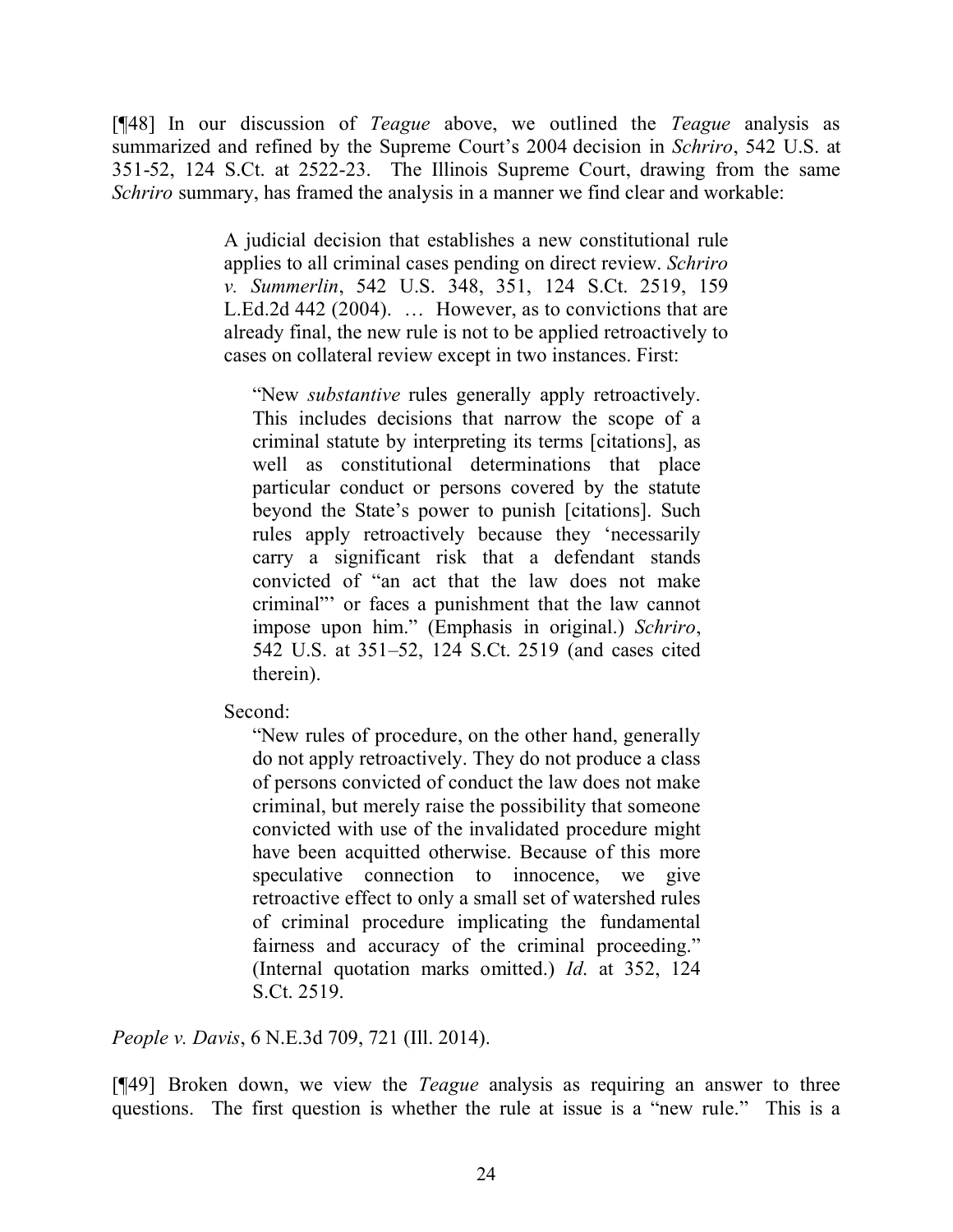threshold question because if a case announces a rule that is not considered to be new, that rule will be applied both on direct and collateral review without further analysis, whereas a new rule will apply on collateral review only if the rule meets the *Teague* criteria . *See Whorton v. Bockting*, 549 U.S. 406, 416, 127 S.Ct. 1173, 167 L.Ed.2d 1 (2007) ("Under the *Teague* framework, an old rule applies both on direct and collateral review, but a new rule is generally applicable only to cases that are still on direct review"). The second question under the *Teague* analysis is whether the new rule is substantive or procedural. The third question is whether the rule, if it is determined to be procedural, is a watershed rule.

## **1.** *Miller* **as New Constitutional Rule**

[¶50] The Supreme Court in *Teague* defined what constitutes a new rule, acknowledging that making that determination can sometimes be difficult:

> It is admittedly often difficult to determine when a case announces a new rule, and we do not attempt to define the spectrum of what may or may not constitute a new rule for retroactivity purposes. In general, however, a case announces a new rule when it breaks new ground or imposes a new obligation on the States or the Federal Government. … To put it differently, a case announces a new rule if the result was not *dictated* by precedent existing at the time the defendant's conviction became final.

*Teague*, 489 U.S. at 301, 109 S.Ct. at 1070 (citations omitted).

[¶51] In the case of *Miller*, this first question is not a difficult one to answer. The parties do not dispute that *Miller* prescribed a new rule, and we have found no decision addressing the retroactivity of *Miller* that concluded otherwise. As one court explained:

> Not only did *Graham* and *Roper* not dictate the result announced in *Miller*, but the Supreme Court proceeded to analyze its jurisprudence in the context of evolving science pertaining to the development of the adolescent brain, which can have an impact on juvenile behavior in myriad ways. *See Miller*, 132 S.Ct. at 2464–2465. Given the distinctive attributes of youth, the Court also recognized the relevance of a wholly separate line of precedents, those requiring individualized assessment prior to the imposition of the death penalty, to which a sentence of life without parole when imposed on a juvenile was analogized. *Id*. at 2466–2467. The convergence of these distinct considerations resulted in the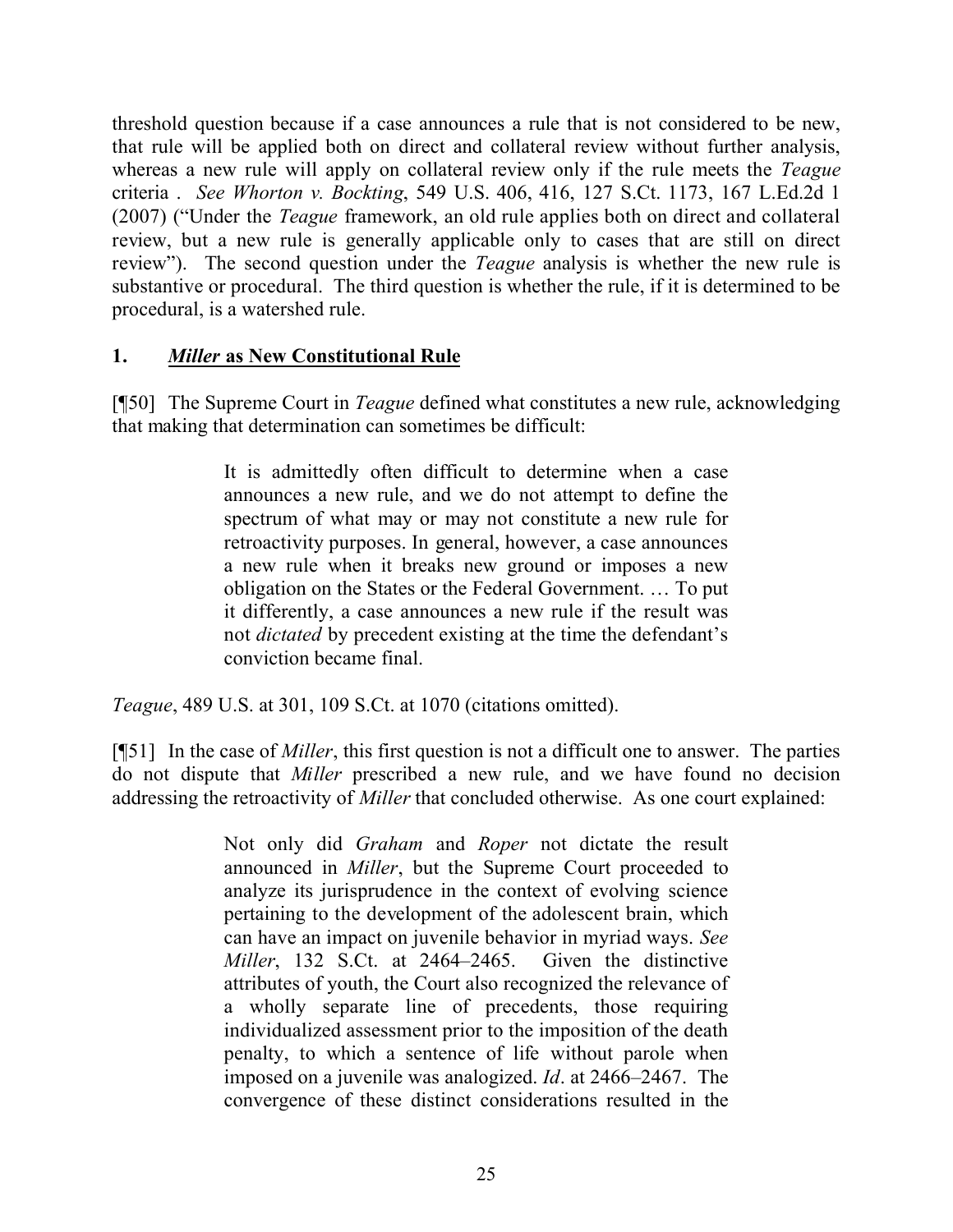Supreme Court's decision in *Miller*. In our view, *Miller* broke new ground and did not merely apply an established constitutional standard to a novel set of facts.

*Diatchenko*, 1 N.E.3d at 279 (some citations omitted); *see also Mantich*, 842 N.W.2d at 724 ("It is very clear that *Miller* announced a new rule."); *Chambers v. State*, 831 N.W.2d 311, 326 (Minn. 2013) (holding *Miller* announced new rule and citing cases reaching same conclusion).

[¶52] Because we answer the first question in the affirmative and hold that *Miller* announces a new constitutional rule, we turn to the second question of whether the *Miller* rule is procedural or substantive.

# **2.** *Miller* **Rule as Substantive or Procedural**

[¶53] The Supreme Court has defined the characteristics of substantive and procedural rules. "A rule is substantive rather than procedural if it alters the range of conduct or the class of persons that the law punishes." *Schriro*, 542 U.S. at 353, 124 S.Ct. at 2523 (citing *Bousley v. United States*, 523 U.S. 614, 620–21, 118 S.Ct. 1604, 140 L.Ed.2d 828 (1998)). Thus, a rule that "modifies the elements of an offense is normally substantive rather than procedural." *Schriro*, 542 U.S. at 354, 124 S.Ct. at 2524. A rule that prohibits "a certain category of punishment for a class of defendants because of their status or offense" is also substantive. *Penry v. Lynaugh*, 492 U.S. 302, 330, 109 S.Ct. 2934, 2953, 106 L.Ed.2d 256 (1989), abrogated on other grounds by *Atkins v. Virginia*, 536 U.S. 304, 122 S.Ct. 2242, 153 L.Ed.2d 335 (2002). The Court explained its rule regarding punishment:

> [T]he first exception set forth in *Teague* should be understood to cover not only rules forbidding criminal punishment of certain primary conduct but also rules prohibiting a certain category of punishment for a class of defendants because of their status or offense. Thus, if we held, as a substantive matter, that the Eighth Amendment prohibits the execution of mentally retarded persons such as Penry regardless of the procedures followed, such a rule would fall under the first exception to the general rule of nonretroactivity and would be applicable to defendants on collateral review.

*Penry*, 492 U.S. at 330, 109 S.Ct. at 2953.

[¶54] In contrast to substantive rules, the Court has described procedural rules as those "that regulate only the *manner of determining* the defendant's culpability." *Schriro*, 542 U.S. at 353, 124 S.Ct. at 2523. Rules that allocate decision-making authority between a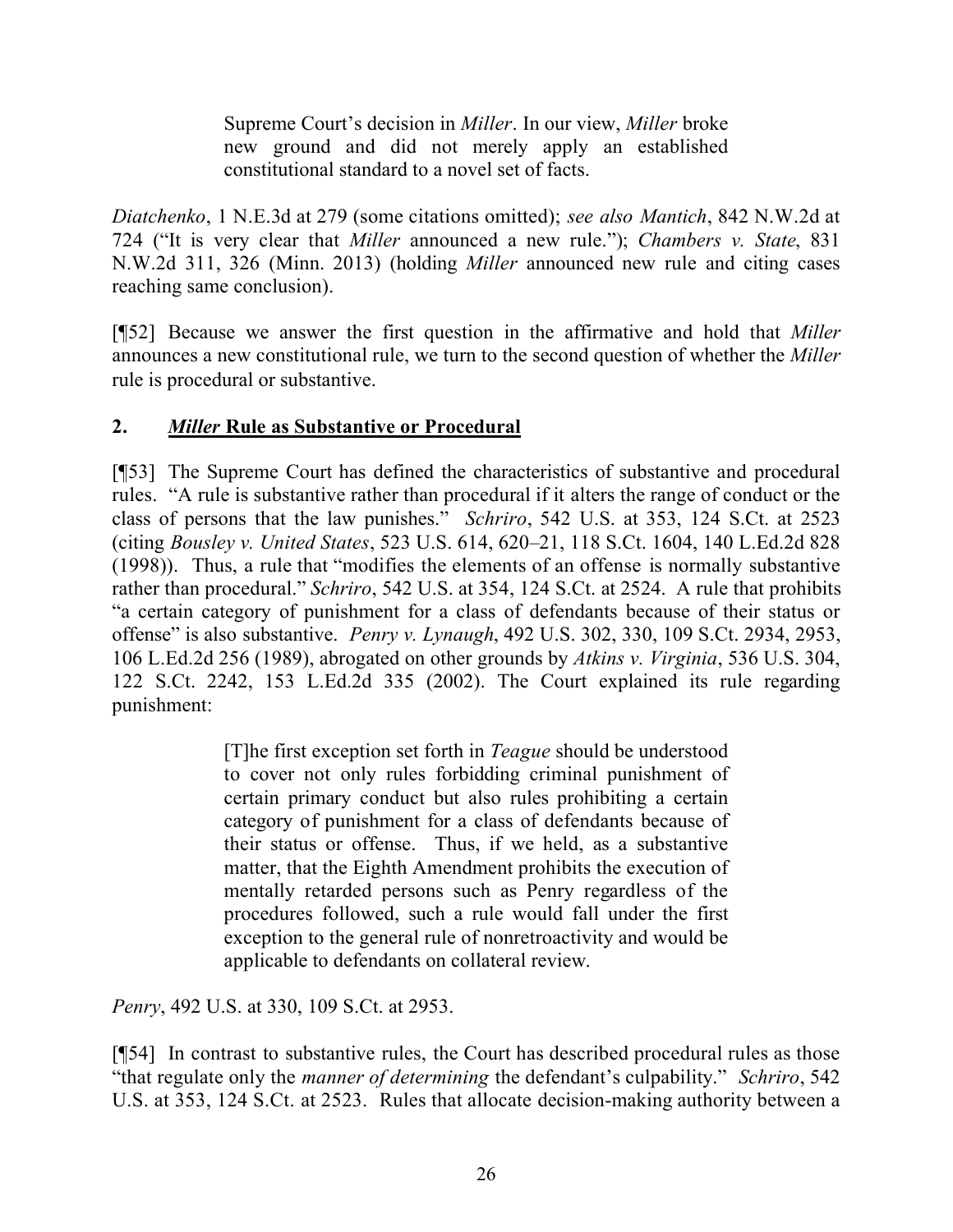judge and jury, such as in the consideration of mitigating and aggravating circumstances in the imposition of the death penalty, are "prototypical procedural rules." *Id*.

[¶55] The question whether *Miller* announces a substantive or a procedural rule is not one that has been easily answered. As other courts have observed, categorizing the *Miller* holding as substantive or procedural is difficult because the holding has aspects of both. *See Mantich*, 842 N.W.2d at 729 (*Miller* holding "does not neatly fall into the existing definitions of either a procedural rule or a substantive rule"); *Ex Parte Maxwell*, 424 S.W.3d 66, 75 (Tx. Crim. App. 2014) ("Courts are split on the retroactivity question because it is a close call[.]"). The Texas court in *Maxwell* outlined a general description of the competing arguments on the categorization of the *Miller* rule as procedural or substantive:

> Those courts holding that *Miller* is not retroactive strictly construe that first *Teague* exception—a new substantive rule of law—to apply only when the new rule entirely removes a particular punishment from the list of punishments that may be constitutionally imposed on a class of defendants, not when a rule addresses the considerations for determining a particular sentence. These courts conclude that *Miller* does not satisfy the test for retroactivity because it does not categorically bar all sentences of life without parole for juveniles; *Miller* bars only those sentences made mandatory by an explicit sentencing scheme. It changed the permissible method—the procedure—by which the State could exercise its continuing power to punish juvenile homicide offenders by life without parole. …

> Conversely, those courts holding that *Miller* is retroactive have reasoned that it announced a substantive rule that prevents a "significant risk that a juvenile faces a punishment that the law cannot impose on him." They point to the Supreme Court's explanation of a "new substantive rule" in *Schriro v. Summerlin*: New substantive rules include "constitutional determinations that place particular conduct or persons covered by the statute beyond the State's power to punish." *Miller* places juveniles subject to mandatory "life without parole" statutes beyond the State's power to punish. It alters the range of outcomes of a criminal proceeding by prohibiting a mandatory sentence of life without parole for a juvenile murderer. *Miller* is categorical because it completely removes a particular punishment from the list of punishments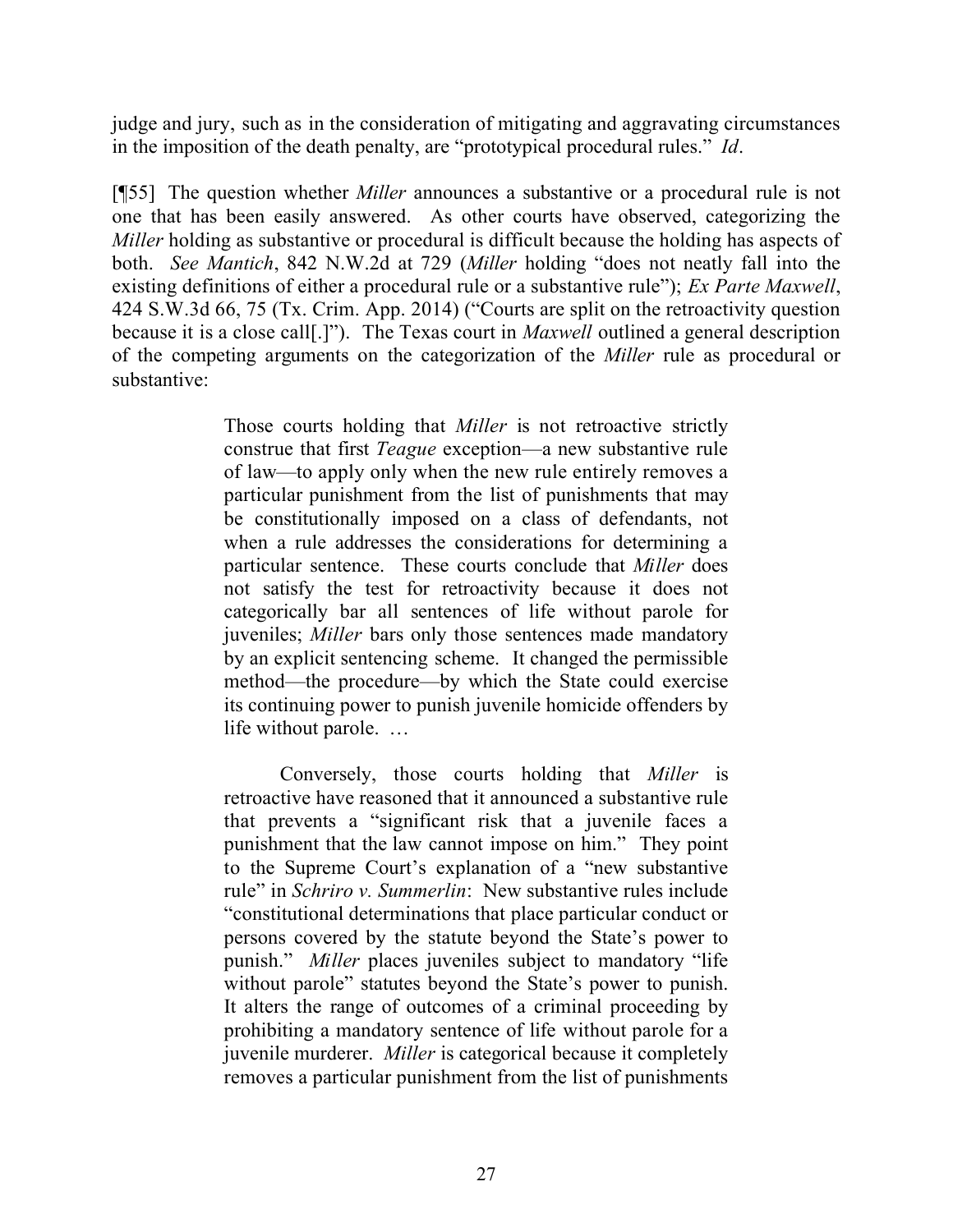that can be constitutionally imposed, that of mandatory life without parole.

*Maxwell*, 424 S.W.3d at 72-74 (footnotes omitted).

[¶56] We agree that the *Miller* holding certainly has a procedural component in that it mandates a particular process before sentencing a juvenile offender to life imprisonment without parole. We are more persuaded, however, by the analyses of those courts that have concluded that the rule announced in *Miller* is, despite its procedural aspects, a substantive rule. *See People v. Davis*, 6 N.E.3d 709, 722 (Ill. 2014); *Mantich*, 842 N.W.2d at 731; *Maxwell*, 424 S.W.3d at 75; *Diatchenko*, 1 N.E.3d at 281; *State v. Ragland*, 836 N.W.2d 107, 117 (Iowa 2013); *Jones v. State*, 122 So.3d 698, 702 (Miss. 2013); *Tulloch v. Gerry*, 2013 WL 4011621 \*6 (N.H. Super. 2013).

[¶57] We find particularly persuasive the observations of these courts that the *Miller* holding has effected a substantive change in the sentencing statutes applicable to juvenile offenders. As the Illinois court explained:

> While *Miller* does not forbid a sentence of life imprisonment without parole for a minor, it does require Illinois courts to hold a sentencing hearing for every minor convicted of first degree murder at which a sentence other than [life] imprisonment without parole] must be available for consideration. *Miller* mandates a sentencing range broader than that provided by statute for minors convicted of first degree murder who could otherwise receive only natural life imprisonment.

*Davis*, 6 N.E.3d at 722; *see also Mantich*, 842 N.W.2d at 731 (requirement that Nebraska change substantive punishment for the crime of first degree murder from mandatory sentence of life without parole to sentence of 40 years to life demonstrates *Miller* rule is substantive); *Jones*, 122 So.3d at 702 (*Miller* rendered sentencing scheme unconstitutional as applied to juvenile offenders and thus modified substantive Mississippi law); *Tulloch*, 2013 WL 4011621 \*6 ("*Miller* rule is substantive because it alters the range of outcomes of a criminal proceeding — or the punishments that may be imposed on juvenile homicide offenders").

[¶58] The Nebraska Supreme Court elaborated on the substantive nature of the *Miller* rule:

> And *Miller* itself recognized that when mitigating evidence is considered, a sentence of life imprisonment without parole for a juvenile should be rare. This is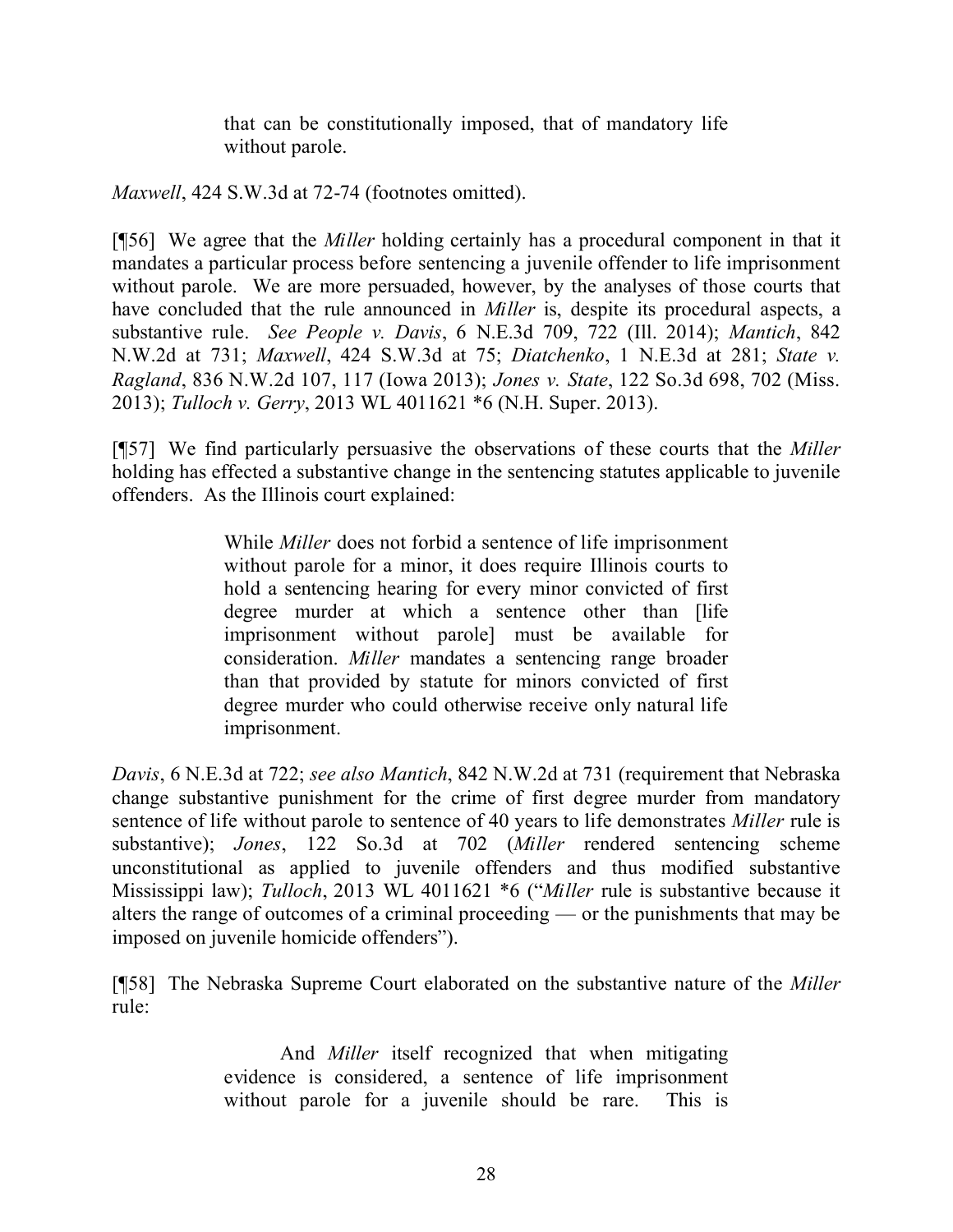consistent with the underlying logic of *Miller*, based on *Graham*, that "'[i]t is difficult even for expert psychologists to differentiate between the juvenile offender whose crime reflects unfortunate yet transient immaturity, and the rare juvenile offender whose crime reflects irreparable corruption.'" In essence, *Miller* "amounts to something close to a de facto substantive holding," because it sets forth the general rule that life imprisonment without parole should not be imposed upon a juvenile except in the rarest of cases where that juvenile cannot be distinguished from an adult based on diminished capacity or culpability.

*Mantich*, 842 N.W.2d at 730 (footnotes omitted).

[¶59] We recognize, as the State argues and as a number of courts have concluded, that *Miller* does not impose a categorical bar against imposing the sentence of life without parole on juvenile homicide offenders. *See*, *e.g.*, *Chambers*, 831 N.W. 2d at 328; *Commonwealth v. Cunningham*, 81 A.3d 1, 10 (Pa. 2013); *State v. Tate*, 130 So.3d 829, 837 (La. 2013); *In re Morgan*, 713 F.3d 1365, 1368 (11th Cir. 2013). The *Miller* holding does however ban a sentence of mandatory life without parole and it substantively changes the conditions under which a sentence of life without parole may be imposed. We agree with the observations of the Iowa Supreme Court, citing Dean Erwin Chemerinsky:

> There is a strong argument that *Miller* should apply retroactively: It says that it is beyond the authority of the criminal law to impose a mandatory sentence of life without parole. It would be terribly unfair to have individuals imprisoned for life without any chance of parole based on the accident of the timing of the trial.

....

... [T]he *Miller* Court did more than change procedures; it held that the government cannot constitutionally impose a punishment. As a substantive change in the law which puts matters outside the scope of the government's power, the holding should apply retroactively.

*Ragland*, 836 N.W.2d at 117 (quoting Erwin Chemerinsky, *Chemerinsky: Juvenile Life-Without-Parole Case Means Courts Must Look at Mandatory Sentences,* A.B.A. J. Law News Now).